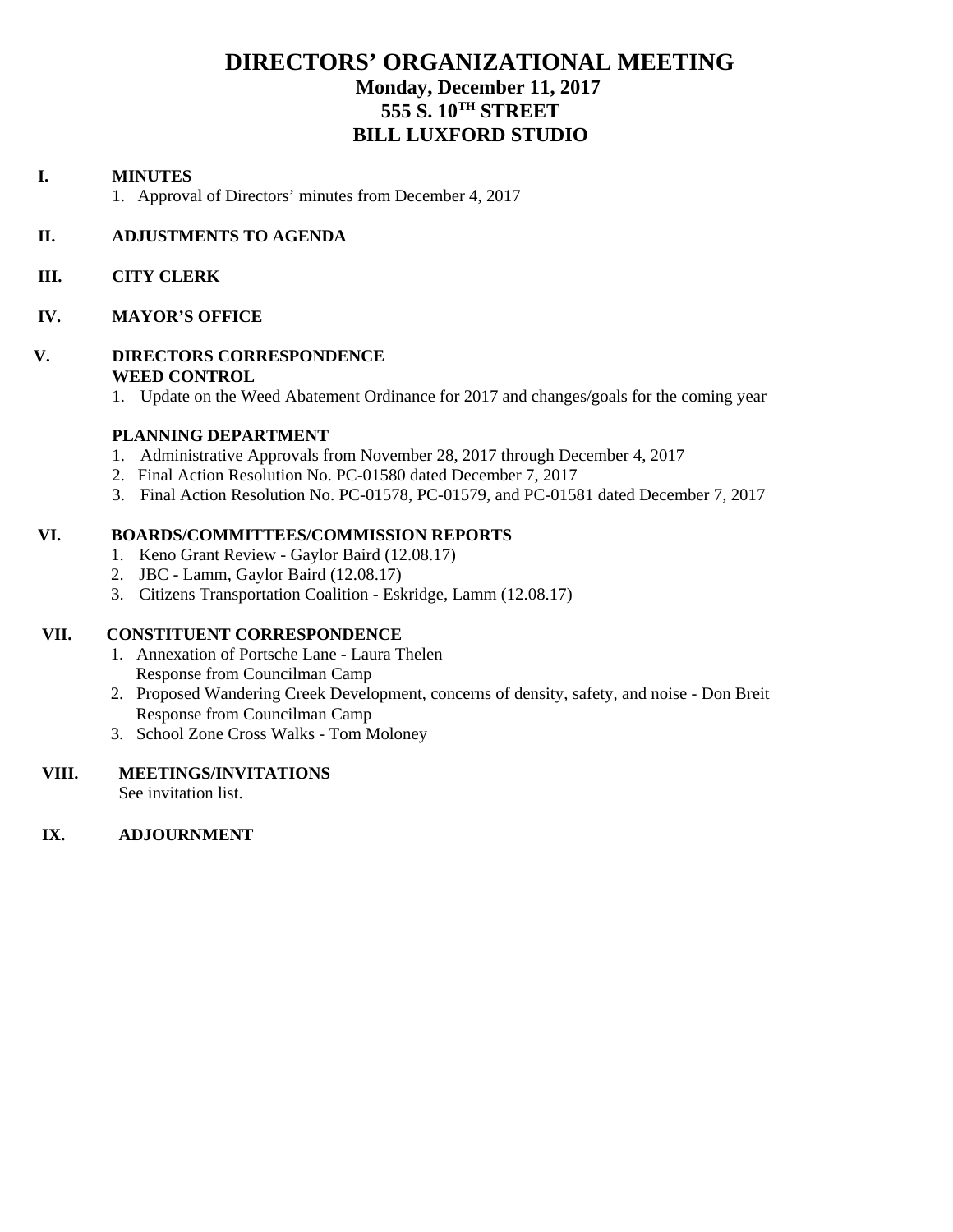# Weed Control Authority - 2017 Report

# **Lincoln City Council December 11, 2017**

Assessments are for Weed Abatement (mowing) only.

Noxious Weed violations inside city limits are handled by the State Noxious Weed Act and enforced through that & do not require Council action.

Appeal process 8.46.045

Owner has 30 days from time of control to appeal with public works.

 $\checkmark$  No appeals filed in 2017.

If ever questioned the owner is invited in to our office to view the evidence. Most of the time they pay when they see the before and after photos.

Notice of Council meeting was published on Nov 11, 2017.

Notification sent to property owner on Nov. 2<sup>nd</sup>. Ordinance requires notification to be sent 30 days prior to hearing.

# **Successful Changes**

2012 - Changed the Ordinance to work more like the Noxious Weed Act.

- $\checkmark$  File a Possible Notice of Unpaid Weed Assessment as soon as we receive the bill for control.
- $\checkmark$  In the past nothing was filed until the Council took action in December.
- $\checkmark$  Prevents properties from being sold during the season that a Notice of Possible Unpaid Weed Assessment filed against it.

2016 – Began posting the property on the initial inspection

- $\checkmark$  Closed 429 or 15.9% of the work orders by only posting the property.
- $\checkmark$  Closed an additional 14% by posting and sending a letter to the landowner. (Rentals I send a letter as well as post the property)



 $\checkmark$  We closed 29.98% of our work orders on the follow up inspection.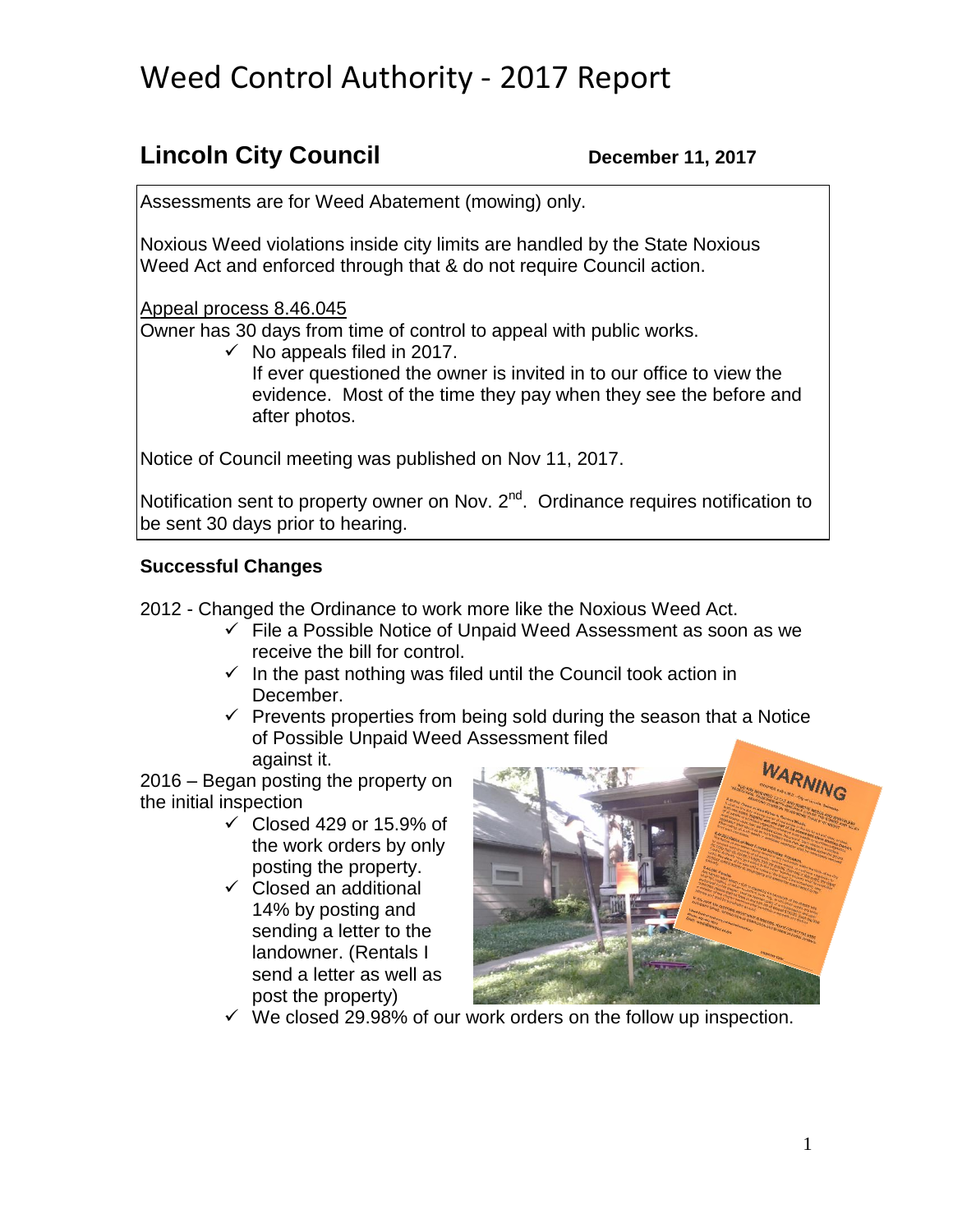# Weed Control Authority - 2017 Report

2017 – County Treasurer started selling the past Weed Liens as Tax Sale Certificates.

- $\checkmark$  Closed the loop hole that had been happening with weed lien collections.
- $\checkmark$  Reduced our past due liens from \$63,220.67 to \$24,296.05

#### **2017 Season**

| Total liens: | \$63,963.75 |
|--------------|-------------|
| Paid         | \$22,896.25 |
| Remaining    | \$41,067.50 |

g \$41,067.50 2004 – 2016 \$24,296.05

#### **Inspections:**

| 2017 5,843 | $-367/ -5.9%$     |
|------------|-------------------|
| 2016 6,210 | $-1,586/ -20.3%$  |
| 2015 7,796 | $-514/ -6.2%$     |
| 2014 8,310 | $+1,211/ +17.1%$  |
| 2013 7,099 | $+1,748/ + 32.7%$ |
| 2012 5,351 | $+563/+10.5%$     |
| 2010 4,788 |                   |
|            |                   |

### **Parcels:**  $\qquad \qquad \# \text{ of Insjections per parcel:}$

| 2017 2,692 | $2.17 + 0.02$ |  |
|------------|---------------|--|
| 2016 2,891 | $2.15 - 20$   |  |
| 2015 3,311 | $2.35 + .05$  |  |
| 2014 3,607 | $2.30 + .01$  |  |
| 2013 3,099 | $2.29 - 0.07$ |  |
| 2012 2,271 | $2.36 + 14$   |  |
| 2011 2,158 | 2.22          |  |
|            |               |  |

#### **Legal notices:**

| 2017 849   | $-71/ -7.7\%$     | Reduced the # of legal notices |
|------------|-------------------|--------------------------------|
| 2016 920   | $-655/ -41.6%$    | from 2015 to 2017              |
| 2015 1,575 | $+90/ + 6.1%$     | by 726 or 46.1%                |
| 2014 1,485 | $-144$ / $-8.8\%$ |                                |
| 2013 1.629 | $+808/+98.4%$     |                                |
| 2012 821   | $-307/ -27.2%$    |                                |
| 2011 1,128 |                   |                                |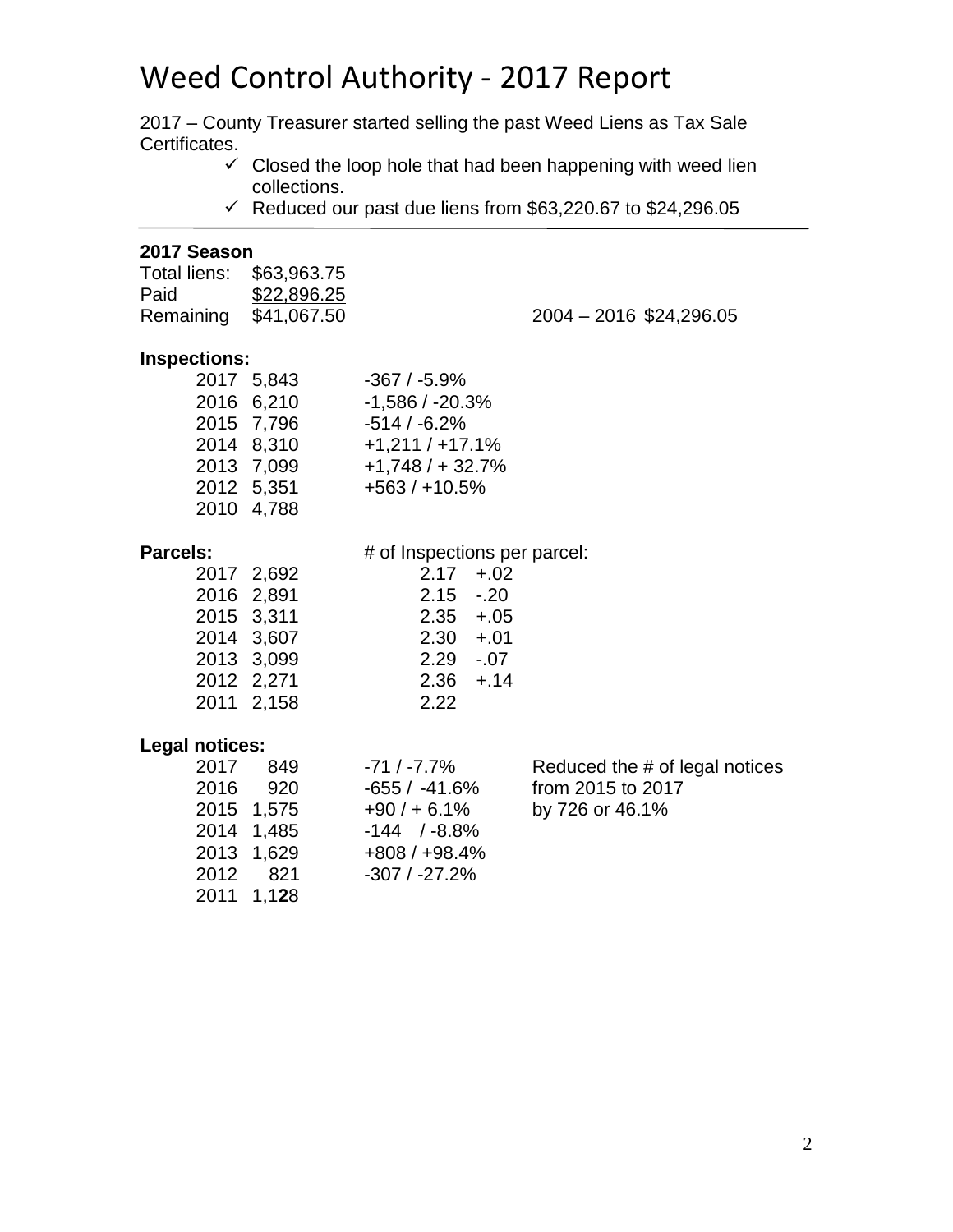# Weed Control Authority - 2017 Report

# **Enforcements:**

- 2017 253 2016 - 258
- 2015 266
- 2014 228
- 2017 18 parcels enforced on twice 3 parcels enforced on three times 2 parcels enforced on four times
- 2016 17 parcels enforced on twice 5 parcels enforced on three times
- 2015 32 parcels enforced on twice 1 parcel enforced on three times.

# **Future Changes / Challenges:**

- How we address \$0 tax properties
- **Possible penalty action for repeat offenders.** 
	- Douglas County uses a fine system. We currently have an (\$100) Administrative fee system.
- How to address Ornamental yards
- Concerns with Neighborhood front yard gardens late in the season.
- **Woody vegetation** volunteer saplings
- New developments & developers.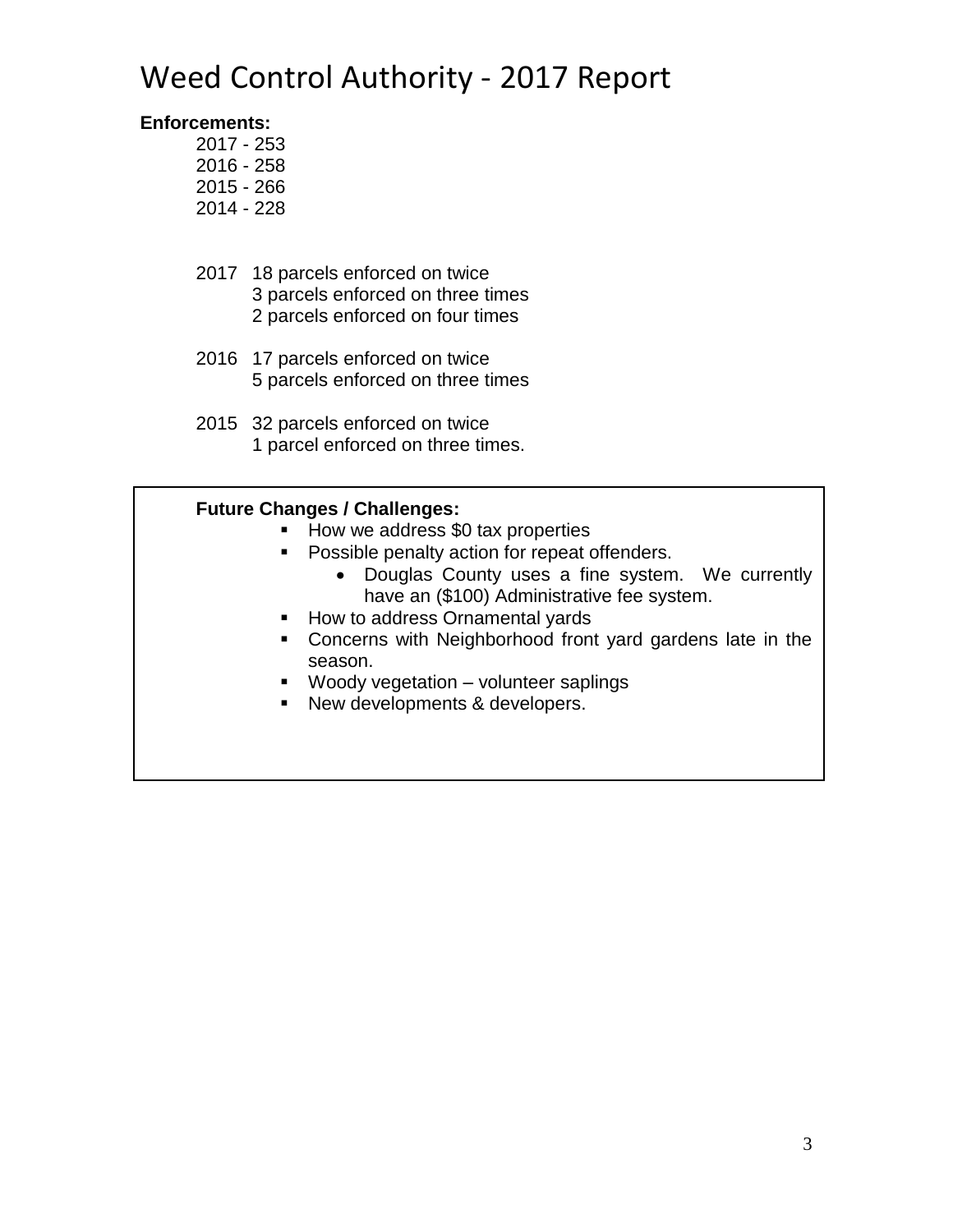

- **Date:** ✦ December 5, 2017
	- **To:** ✦ City Clerk
- **From:** ✦ Amy Huffman, Planning Dept.
	- **Re:** ✦ Administrative Approvals
	- **cc:** ✦ Mayor Chris Beutler Planning Commission Geri Rorabaugh, Planning Dept.

This is a list of the administrative approvals by the Planning Director from November 28, 2017 through December 4, 2017:

**Administrative Amendment No. 17070**, to Special Permit No. 1940A, Cardinal Heights CUP, approved by the Planning Director on November 30, 2017, to delete the common recreation facility and change the outlot to a duplex, generally located at W. Redberry Lane and W. Thatcher Lane.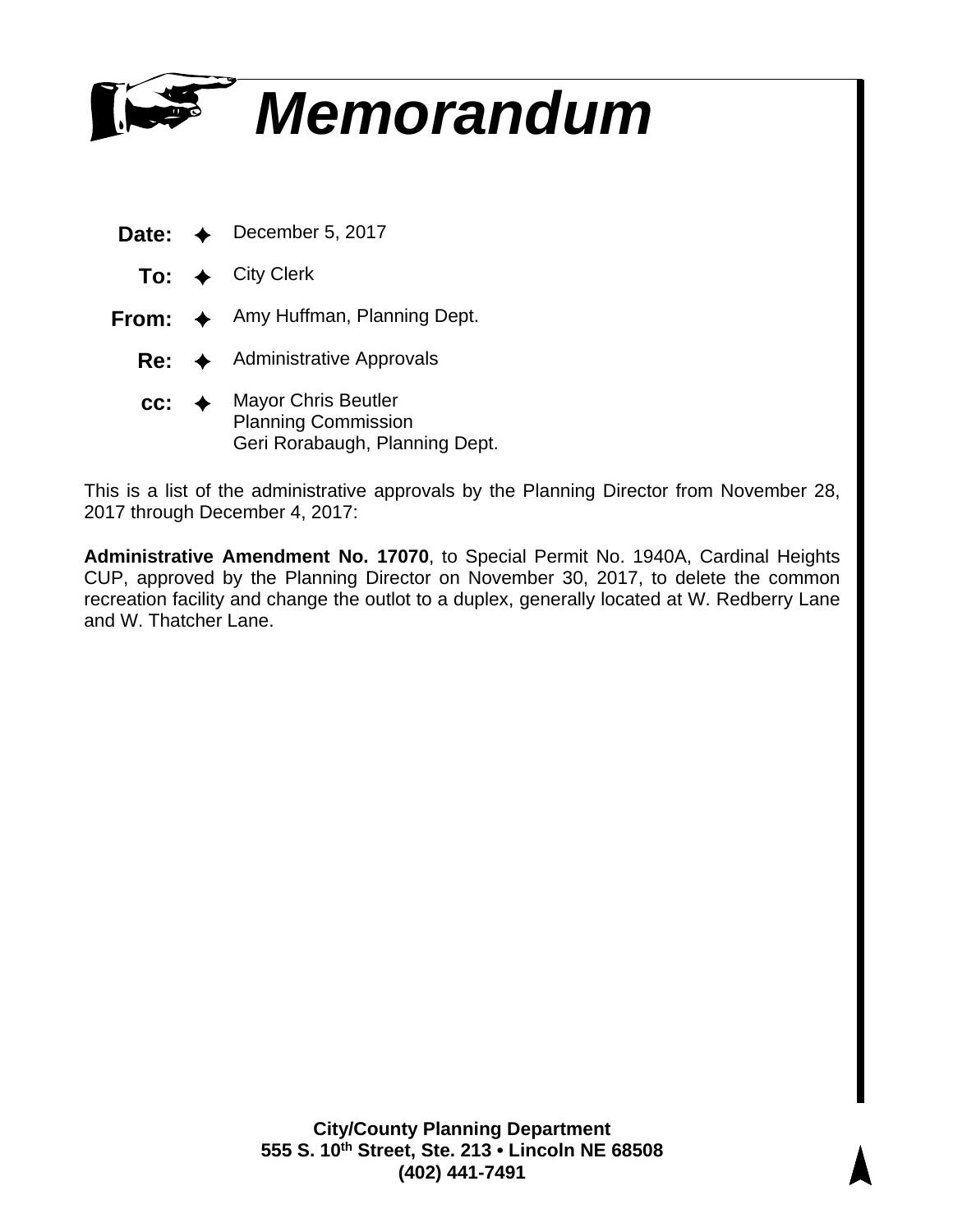#### **PLANNING COMMISSION FINAL ACTION** NOTIFICATION

- **TO** : Lancaster County Board of Commissioners Kerry Eagan, Chief Administrative Officer, County Board David Derbin, Deputy County Attorney County Clerk
- **FROM**: Geri Rorabaugh, Planning Department
- **DATE** : December 7, 2017
- **RE :** Notice of final action by Planning Commission: December 6, 2017

Please be advised that on December 6, 2017, the Lincoln City-Lancaster County Planning Commission adopted the following resolutions:

**Resolution No. PC-01580,** approving **COUNTY SPECIAL PERMIT NO. 17043**, requested by Dennis and Donna Borgmann, to allow soil mining and excavation, on property legally described as the north 1,000 feet of Lot 8, I.T., located in the NE 1/4 of Section 5-9-5, Lincoln, Lancaster County, Nebraska, generally located at SW 112th Street and West Van Dorn Street.

The Planning Commission action is final, unless appealed to the Lancaster County Board by filing a notice of appeal with the County Clerk within 14 days of the action by the Planning Commission.

The Planning Commission Resolution may be accessed on the internet at www.lincoln.ne.gov (Keyword = PATS). Click on the "Selection Search" screen under "Featured Links", type in the application number (i.e. SP17043), click on "Search", then "Select". The Resolution and Planning Department staff report are in the "Related Documents" at the bottom of the screen.

If the Board has questions or needs any additional information, please contact Tom Cajka in the Planning Department at 402-441-5662 or tcajka@lincoln.ne.gov.

F:\devreview\final action notices\CB\2017\120617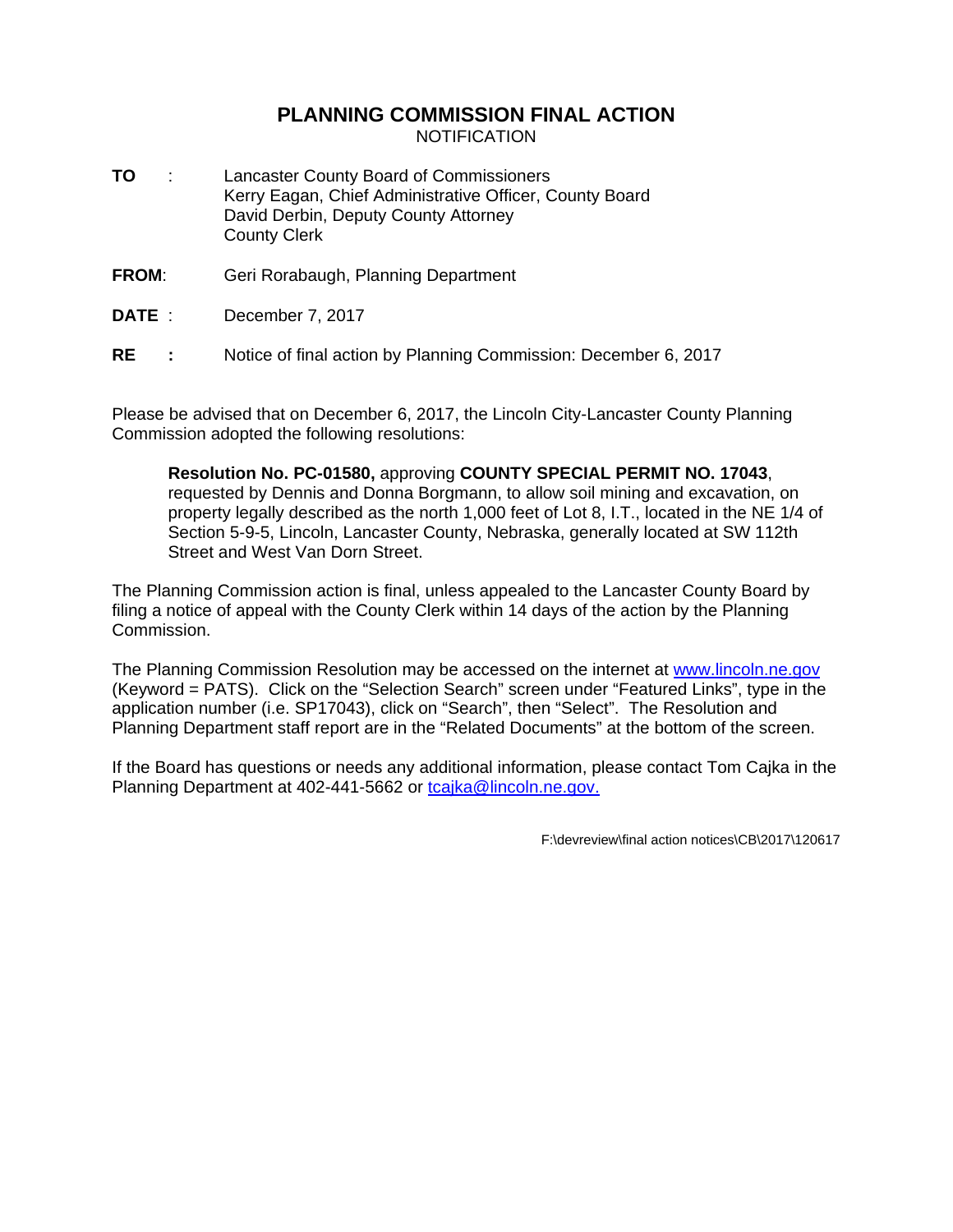# **PLANNING COMMISSION FINAL ACTION NOTIFICATION**

- **TO**: Mayor Chris Beutler Lincoln City Council
- **FROM**: Geri Rorabaugh, Planning
- **DATE**: December 7, 2017
- **RE:** Notice of final action by Planning Commission: December 6, 2017

Please be advised that on December 6, 2017, the Lincoln City-Lancaster County Planning Commission adopted the following resolution:

**Resolution No. PC-01578,** approving **PRELIMINARY PLAT NO. 17005**, to expand the boundary of the Saltillo Industrial Park Preliminary Plat to include the adjacent lot to the west and revise the lot sizes, on property legally described as Lot 50, located in the north half of Section of 1-8-6, Lincoln, Lancaster County, Nebraska, generally located at South 21st Street and Saltillo Road;

**Resolution No. PC-01579,** approving **SPECIAL PERMIT NO. 17041**, for expansion of a nonstandard dwelling, on property legally described as the south 82 feet of Lot 47 and the south 82 feet of Lot 48, Block 1, Arlington Heights located in the NW 1/4 of Section 31-10-7, Lincoln, Lancaster County, Nebraska, generally located at 2790 Arlington Avenue; and

**Resolution No. PC-01581,** approving **SPECIAL PERMIT NO. 1423K**, to revise the existing HiMark Community Unit Plan to add 29 single-family lots, on property legally described as a portion of Outlot B, Himark Estates 20th Addition, and a portion of Outlot A, Irongate Estates Third Addition, all located Section 11-9-7, Lincoln, Lancaster County, Nebraska, generally located at South 84th Street and Augusta Drive.

The Planning Commission action on this application is final, unless appealed to the City Council by filing a notice of appeal with the City Clerk within 14 days of the action by the Planning Commission.

The Planning Commission Resolution may be accessed on the internet at www.lincoln.ne.gov  $($ Keyword = PATS $)$ . Use the "Search Selection" screen and search by application number (i.e. PP17005). The Resolution and Planning Department staff report are in the "Related Documents" under the application number.

F:\devreview\final action notices\cc\2017\120617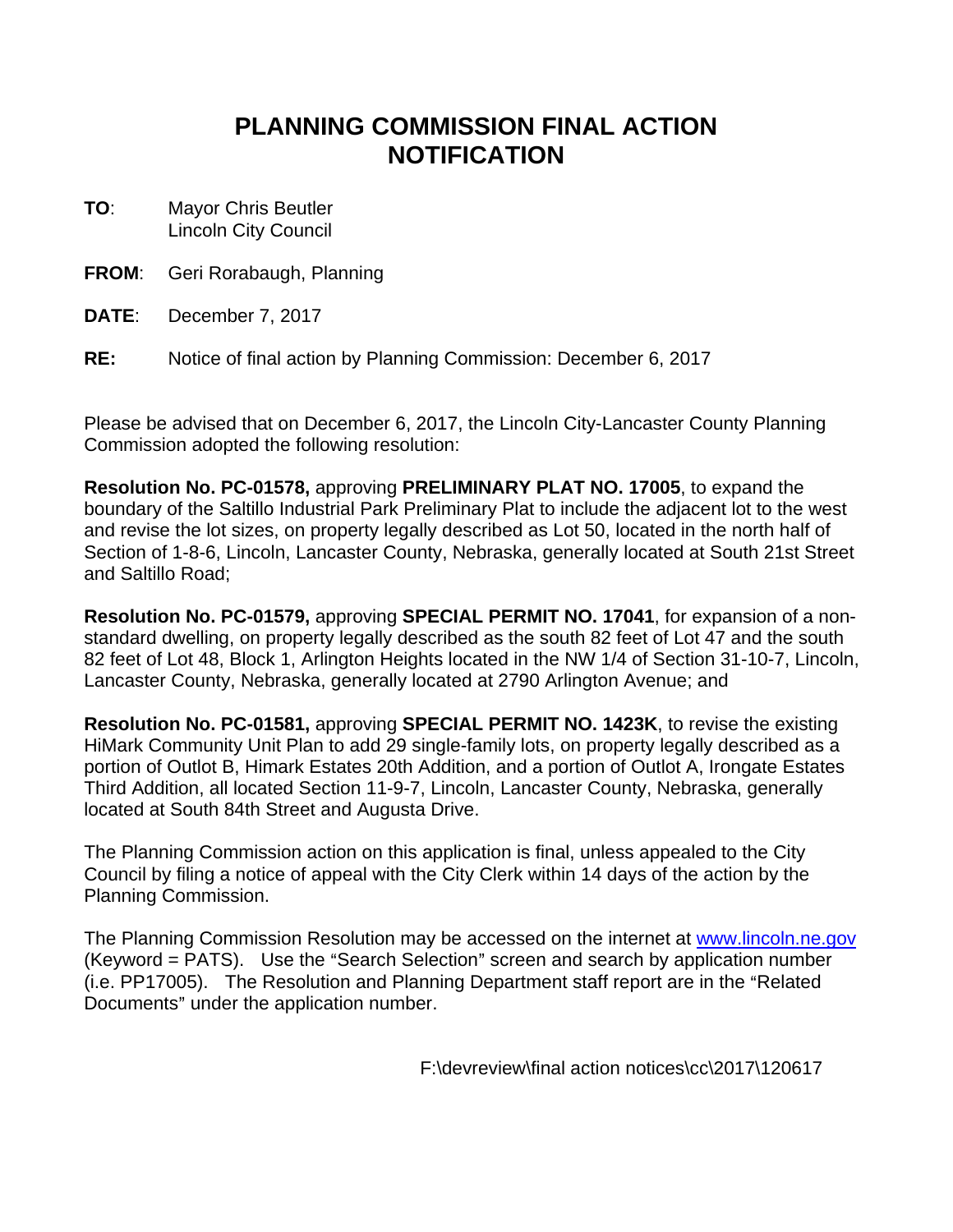| From:    | Laura Thelen <laurathelen33@yahoo.com></laurathelen33@yahoo.com>                    |
|----------|-------------------------------------------------------------------------------------|
| Sent:    | Monday, December 04, 2017 6:52 PM                                                   |
| To:      | Cyndi Lamm; Jon Camp; Jane Raybould; Carl B. Eskridge; Leirion Gaylor Baird; Roy A. |
|          | Christensen; Bennie R. Shobe                                                        |
| Subject: | Annexation of Portsche Lane                                                         |

#### Dear Council Members,

I am the current home owner of 7900 Portsche Lane which was part of the annexation proposal and I want everyone to understand that I am not against paying the higher taxes. I completely understand how important that is to the growth of our city. I have been attending all of the public meetings, planning commission hearings, and the last city council meeting prior to tonight, in an effort to understand a little more about the process and future plans. I must say that I have been very disappointed and saddened by the process and feel that the decision was already made the day we received our letter in August of this year but the city needed to go through the proper motions.

On the day of the first planning commission meeting I was there at 1:00 pm as the letter stated. At 6:00 pm our proposal was finally up to be talked about and we were given the least amount of time to voice our concerns and it was very clear that everyone was tired and ready to leave. From the beginning of this process my concern has not been paying higher taxes, it has been for the safety of my family as well as our beautiful home and property that my husband and I have worked incredibly hard for. There are 10 homes on our small lane and yet only 5 of us were given letters and asked to annex. Ironically enough, 2 out of the remaining 5 homes not asked are owned by very well known developers who I know would have used their financial abilities to hire an attorney to fight this, however our lane is being turned into a development with cookie cutter houses crammed into very small lots. It has never made sense to me how my home is considered urban in character and yet only a few homes down from me with the same circumstances, they are not.

As I said before, I am not against paying higher taxes, but in order to obtain the sewer and water within 6 months, we received an estimate of approximately \$25,000 which is just not in our budget at this time. I guess I don't quite understand why we couldn't keep our current well and septic system that we have spent a lot of money on to keep safe and functioning. I know there are others in the city that pay the city taxes and yet still have a septic and well. Maybe someone should take a look at how things are worded and come up with something more reasonable than the 300 feet within a sewer rule.

 My husband and I both hold jobs that require us to be on call and have to leave on very short notice at times. Once the city becomes our snow removal option, it will be impossible for us to get out of our lane which only has one way out for us. As I said to the planning commission, not being able to get our in an emergency, puts our jobs and livelihood at risk.

The fire safety continues to be a huge public safety concern for my family and I know that the chief said they would be able to help us, but numbers don't lie when you compare the facts that the rural department has responded to emergencies in 2 minutes and LFR has and average of 10-12 minute response time and are already understaffed. There are 5 new 100 bed senior housing projects scheduled to open in 2018 which we all know are a large portion of emergency medical calls requiring LFR so no I don't feel safer having LFR vs. rural fire and rescue.

Weighing out all of our options when it came to our careers as well as safety issues, my husband and I sold our house on 11/27/17 and have purchased another outside of the city of Lincoln limits. This makes me incredibly sad because this was our dream house that we were going to retire in someday but the risk and expense it too great for us. It has been clear all along that the only agenda the city has had is to raise taxes which would be fine, but not at the cost of people. I think someone needs to really take a close look at how this has all transpired and hopefully learns from it.

 I would like to say that the only member of city council and planning commission combined that I felt had a genuine interest in the concerns raised and appeared to have put thought into all of it was Cyndi Lamm. I felt like she was the only one that saw the holistic picture and showed concern for public safety which I have to say was so appreciated. It appeared very much as if the others were simply "going through the motions" and unconcerned about the topics we brought forward. Thank you Cyndi for doing what in my eyes is what an elected member is supposed to do.

Thank you for your time.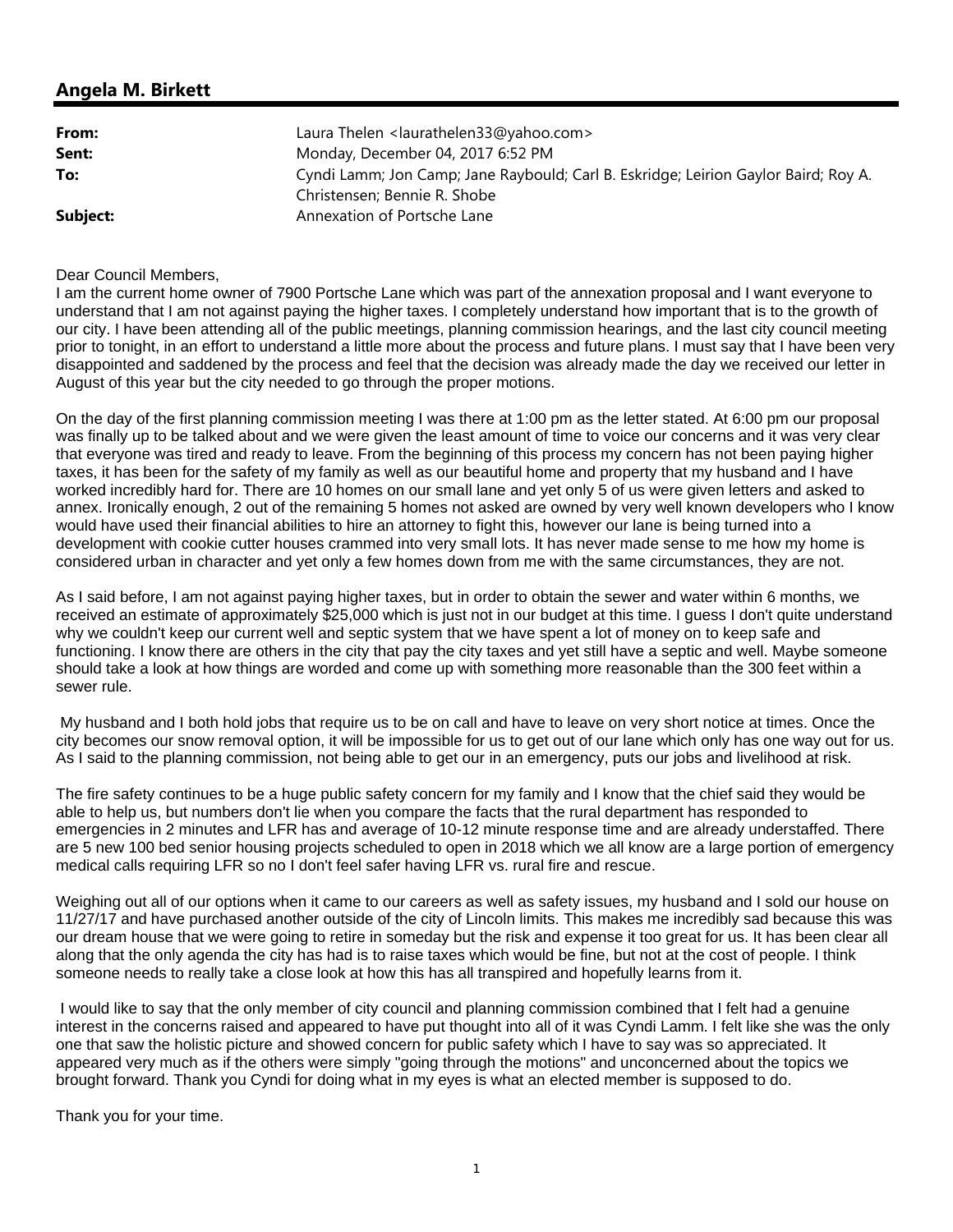Laura and Joedy Thelen 7900 Portsche Lane Lincoln, NE 68516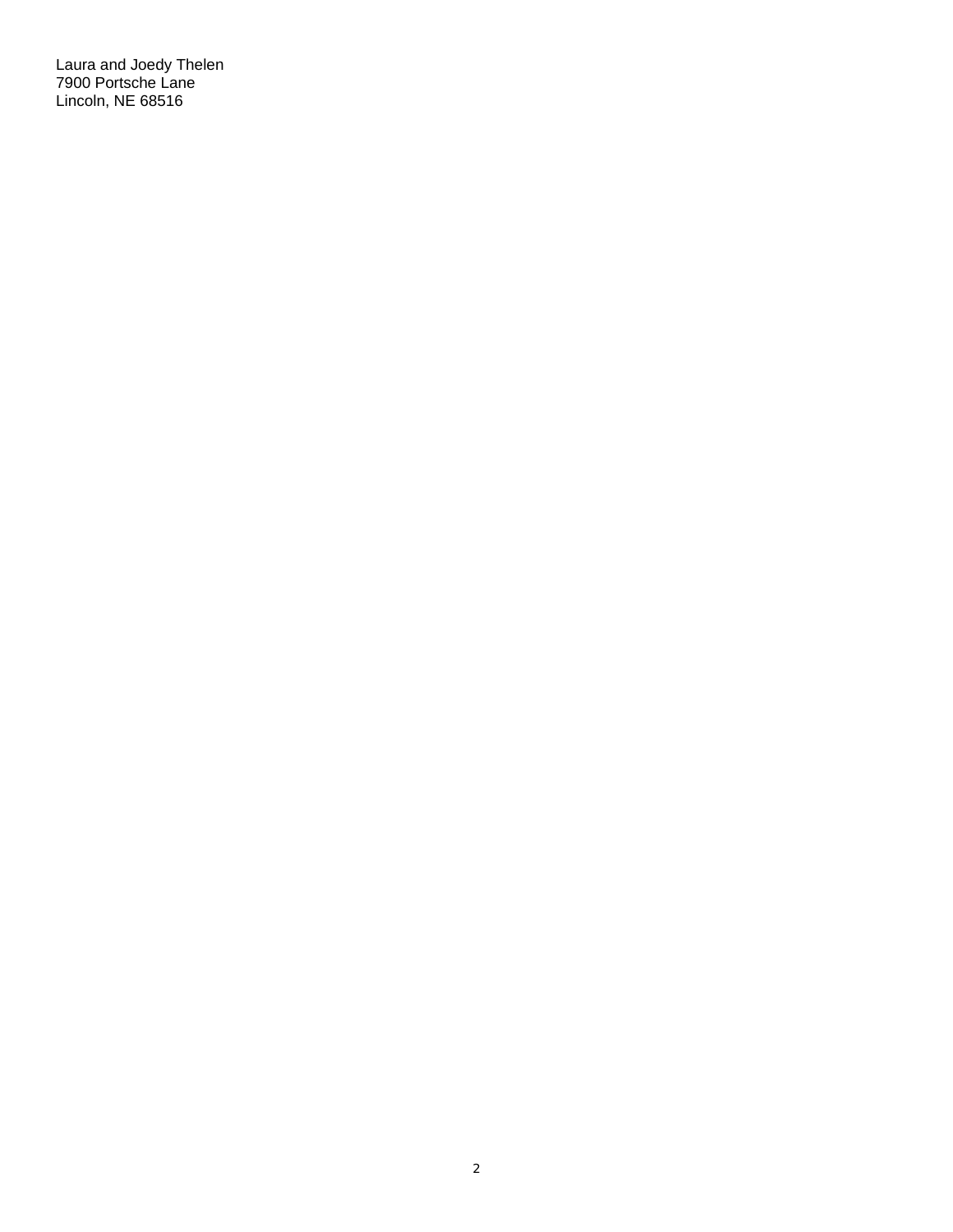| From:    | Jon Camp <joncamp@lincolnhaymarket.com></joncamp@lincolnhaymarket.com>                   |
|----------|------------------------------------------------------------------------------------------|
| Sent:    | Tuesday, December 05, 2017 9:38 AM                                                       |
| To:      | laurathelen33@yahoo.com                                                                  |
| Cc:      | Angela M. Birkett; Roy A. Christensen; Jane Raybould; Carl B. Eskridge; Bennie R. Shobe; |
|          | Cyndi Lamm; Leirion Gaylor Baird                                                         |
| Subject: | RE: Annexation of Portsche Lane                                                          |

Ms. Thelen:

Thank you for your detailed email on the annexation of Portsche Lane.

During our recent public hearings on the Administration's and Planning Department's annexations, I and several of my City Council colleagues have raised concerns about the issues you discussed. I am hopeful we can revisit directives to the Planning Department and discuss the Mayor's goals for annexations. It is interesting that so many citizens in these annexed areas "oppose" annexation. Further, the City is not prepared to provide the services it should provide once an area is annexed.

Lincoln Fire and Rescue (LFR) has suggested concepts like "relaying" hose from faraway fire hydrants to provide fire protection. In one case this would require 8 fire engines to provide water from the hydrant thereby removing nearly 50% of the City's fire engines from service to other areas of the City. While the protection of all people and property are important, tens of thousands of Lincoln citizens would be put at risk in order to remedy this situation. Countering LFR's idea is that the property owners in the recently proposed annexations have felt very comfortable with the service they receive from rural fire departments as well as the mutual aid agreements between LFR and those rural fire districts.

Financial costs to citizens, the City of Lincoln, and other agencies like school districts, are significant. You noted some costs you would incur to connect to city services. The City expends substantial amounts as it extends those services. School districts have their future planning altered and children's lives and transportation are affected.

Growth of the City of Lincoln and the surrounding urbanized area can be provided with City limits and outside City limits. Citizens like yourself understand governmental services will be provided under a different arrangement outside the City limits. Already thousands of citizens commute from bedroom communities and rural areas to employment opportunities in Lincoln. Thousands of citizens prefer a rural lifestyle.

Annexation is bound to occur but forcing it as is the case in many recent annexations appears to reflect a trend that "government knows better than the individual". I recall President Ronald Reagan stating "government is not the solution to our problem; government is the problem."

Again, thank you for taking time to communicate with the City Council.

Best regards,

Jon

**JON A. CAMP Lincoln City Council 200 Haymarket Square 808 P Street**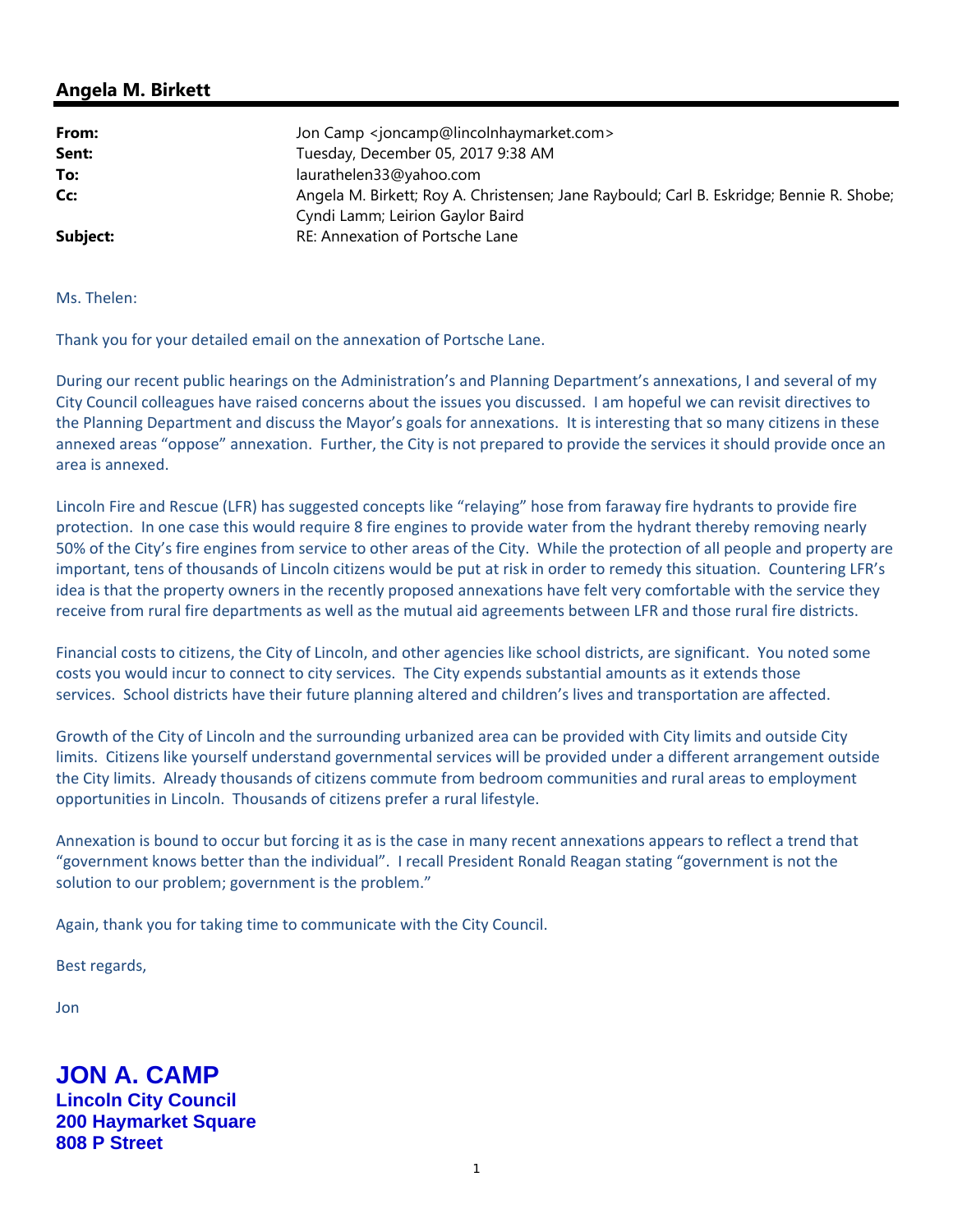| From:    | WebForm <none@lincoln.ne.gov></none@lincoln.ne.gov> |
|----------|-----------------------------------------------------|
| Sent:    | Wednesday, December 06, 2017 10:31 AM               |
| To:      | Jon Camp                                            |
| Subject: | InterLinc - Feedback                                |

#### **Council Office - Feedback**

Date : 12/6/2017 10:30:40 AM **Full Name** Donald Breit **Address** 9341 Tuscan Ct

**City** Lincoln, NE

**Phone** 402-770-5702

**Email** dbreit@live.com

**Comments** Dear Jon,

I am a resident of Firethorn and have serious concerns for the proposed Wandering Creek Development as it relates to density, safety, and noise. Every single waiver request is to maximize number of units sold and developer profit. The city of Lincoln has zoning regulations in place to control growth in a beneficial way to all Lincoln residents.

At a minimum, there should be a reasonable buffer zone with berming and trees between Van Dorn and the new development to improve aesthetics and to diminish noise. The proposed setback is very small especially when you consider that Van Dorn will be widened in the future.

Thanks you for your consideration in this matter.

Regards,

Don Breit

IP: 72.46.61.228

Form: https://lincoln.ne.gov/city/council/feedback.htm User Agent: Mozilla/5.0 (Windows NT 6.1; Win64; x64) AppleWebKit/537.36 (KHTML, like Gecko) Chrome/62.0.3202.94 Safari/537.36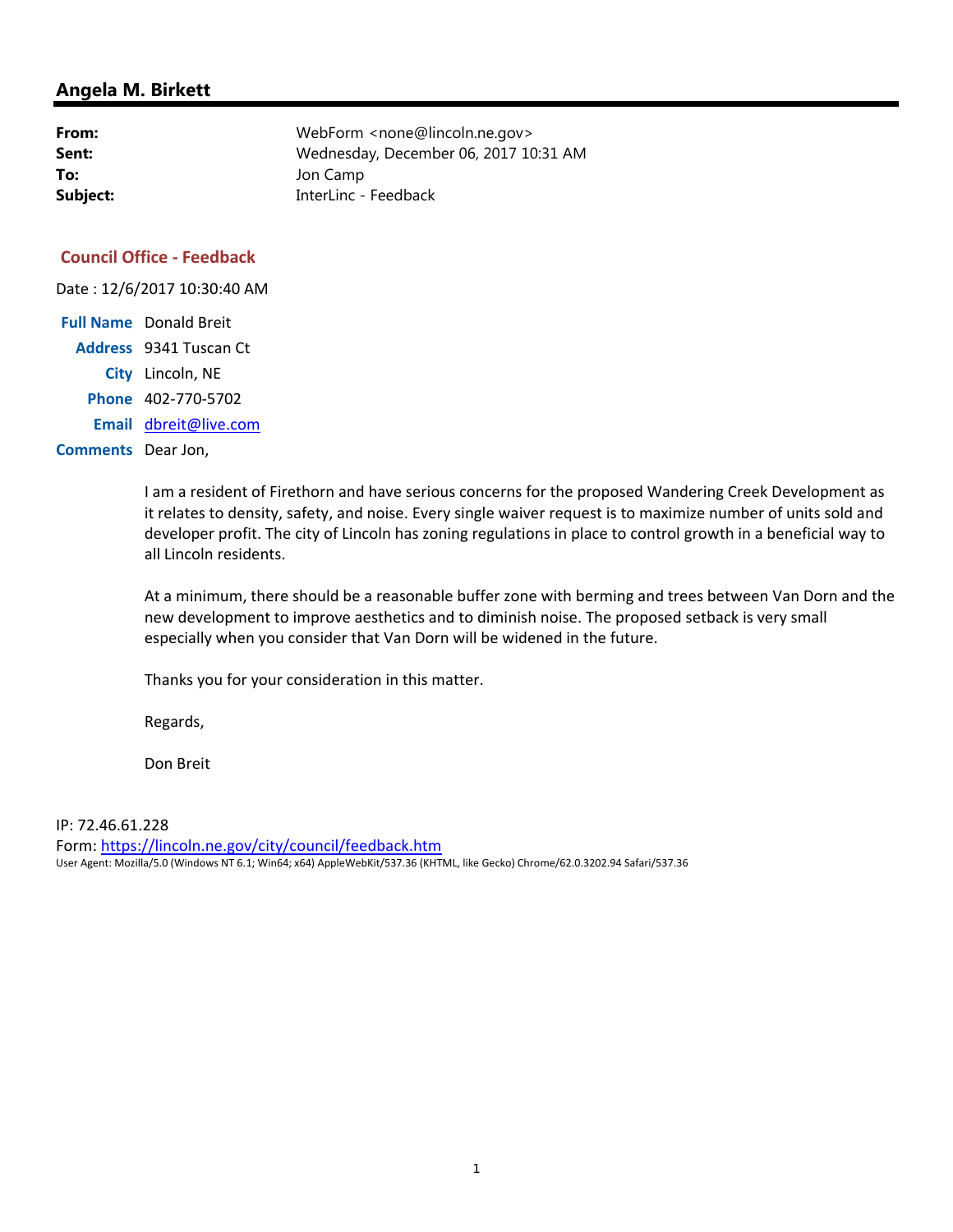| From:                  | Jon Camp <joncamp@lincolnhaymarket.com></joncamp@lincolnhaymarket.com> |
|------------------------|------------------------------------------------------------------------|
| Sent:                  | Wednesday, December 06, 2017 4:56 PM                                   |
| To:                    | dbreit@live.com                                                        |
| Cc:                    | Angela M. Birkett                                                      |
| Subject:               | Wandering Creek Development                                            |
| <b>Follow Up Flag:</b> | Follow up                                                              |
| <b>Flag Status:</b>    | Completed                                                              |

Don

Thanks for your email. Have you seen recent changes in the design? If not, DaNay Kalkowski, the attorney for the project, can provide that information.

I have been in communications with DaNay and many Firethorn residents, so I am aware of many concerns. Here is contact information on DaNay:

Seacrest & Kalkowski, PC, LLO 3 Landmark Centre Building 1128 Lincoln Mall, Suite 105 Lincoln, NE 68508 Telephone (402) 435-6000

Email: danay@sk-law.com

Please let me know of further concerns you have as this development gains definition.

Best regards,

# **JON A. CAMP**

**Lincoln City Council 200 Haymarket Square 808 P Street P.O. Box 82307 Lincoln, NE 68501-2307** 

Office: 402.474.1838/402.474.1812 Fax: 402.474.1838 Cell: 402.560.1001

**Email:** joncamp@lincolnhaymarket.com

**From:** WebForm [mailto:none@lincoln.ne.gov] **Sent:** Wednesday, December 06, 2017 10:31 AM **To:** Jon Camp **Subject:** InterLinc - Feedback

**Council Office - Feedback**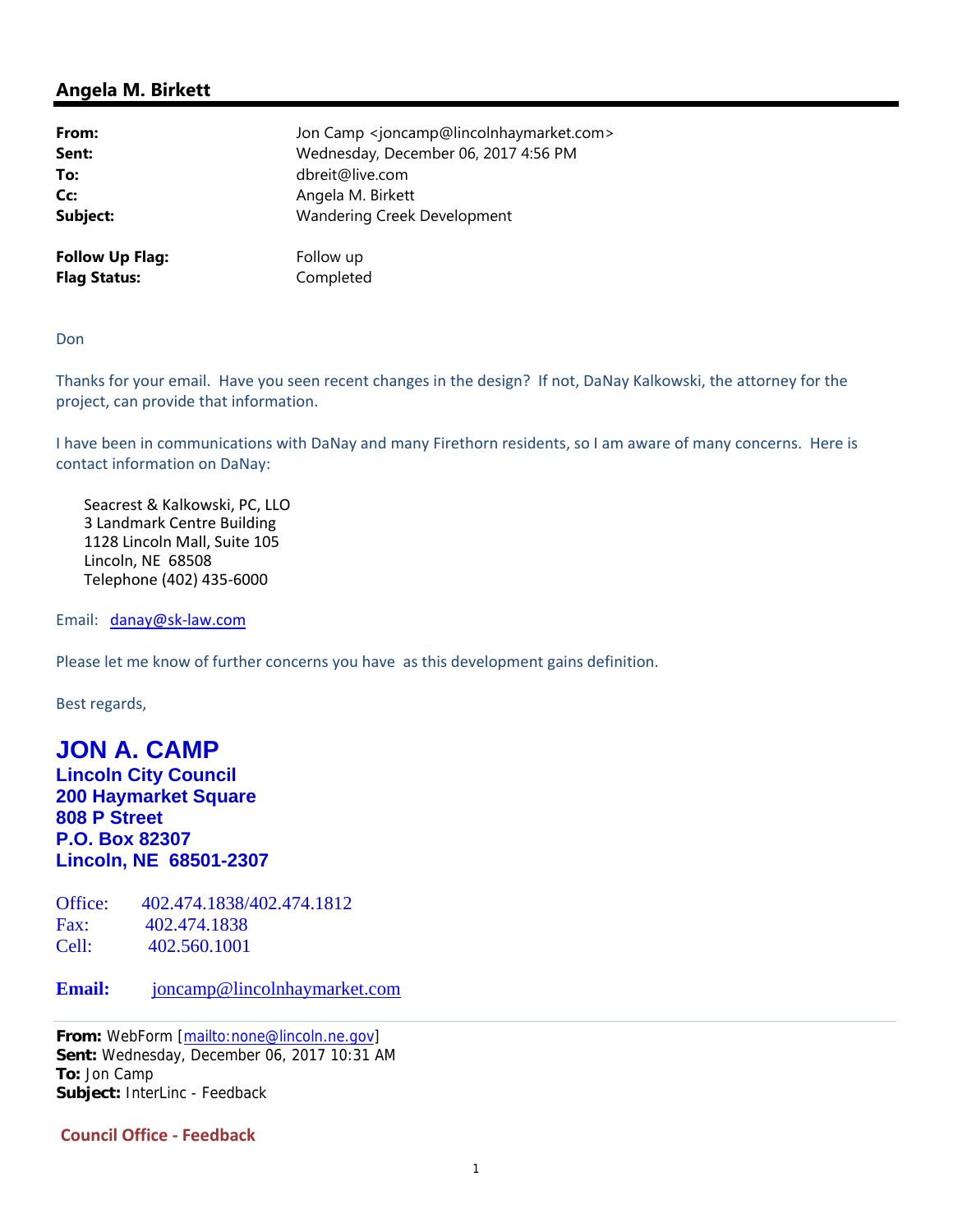| From:    | WebForm <none@lincoln.ne.gov></none@lincoln.ne.gov> |
|----------|-----------------------------------------------------|
| Sent:    | Wednesday, December 06, 2017 3:48 PM                |
| To:      | Council Packet                                      |
| Subject: | InterLinc - Feedback                                |

#### **Council Office - Feedback**

Date : 12/6/2017 3:47:30 PM

**Full Name** Tom Moloney **Address** 4635 Cleveland Avenue **City** Lincoln, NE **Phone** 402 464 1395 **Email** tmolone815@windstream.net **Comments** Greetings

> Today I learned that LPS has adopted a policy that students and family my be escorted to and across the crosswalk only. No staff in street as para-assistance to motorists.

City of Lincoln and Lincoln Public Schools leadership need to shape a better workable and sustainable solution on par with other municipalities. Will serve as crosswalk volunteer (training?) on focus group or as facilitator.

IP: 75.88.72.73

Form: https://lincoln.ne.gov/city/council/feedback.htm User Agent: Mozilla/5.0 (Windows NT 10.0; Win64; x64) AppleWebKit/537.36 (KHTML, like Gecko) Chrome/62.0.3202.94 Safari/537.36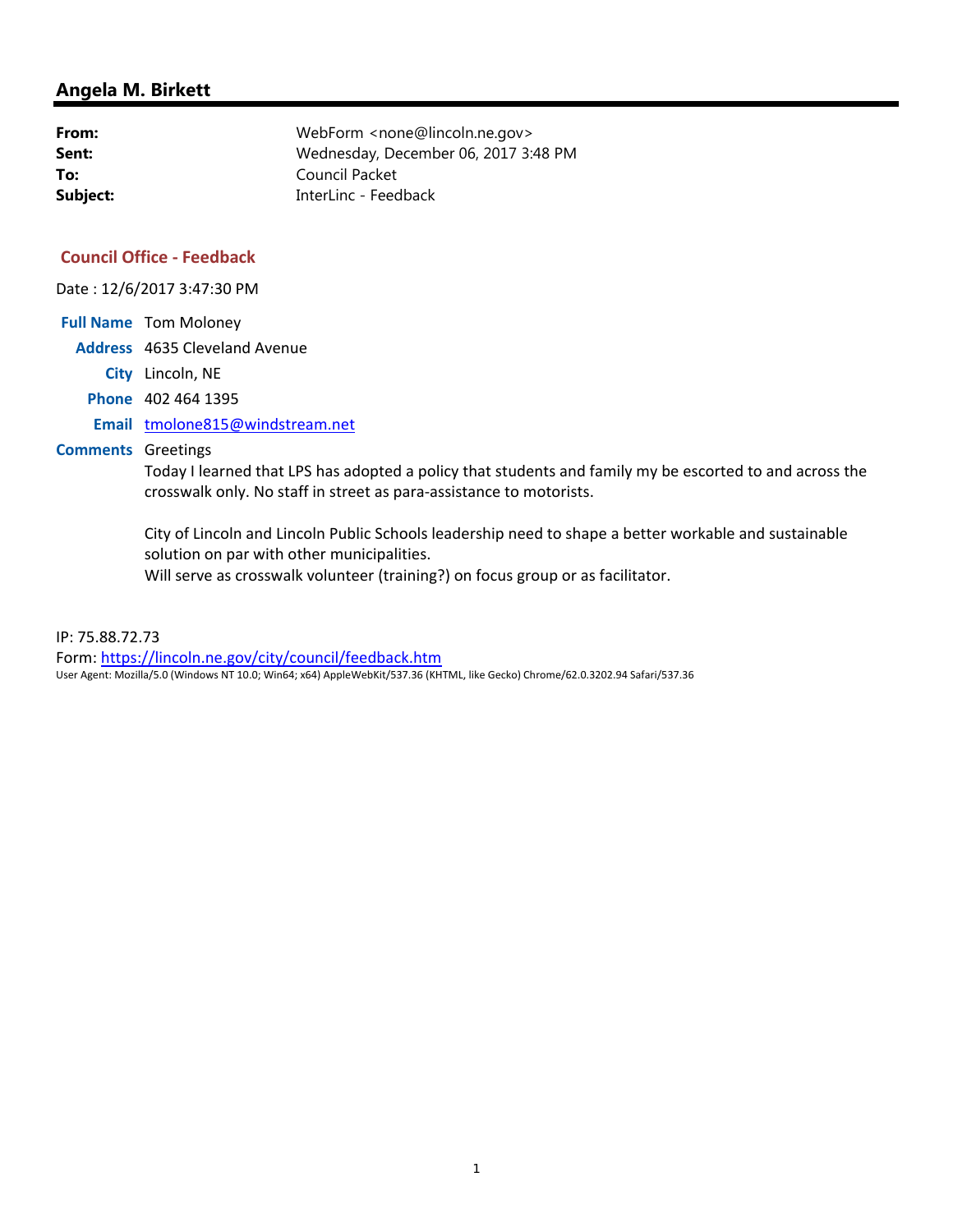# **Addendum DIRECTORS'/ORGANIZATIONAL AGENDA ADDENDUM Monday, December 11, 2017**

#### **I. CITY CLERK**

# **II. MAYOR'S CORRESPONDENCE URBAN DEVELOPMENT**

1. Briefing on the West Haymarket Redevelopment project, Public Market - Hallie Salem

#### **III. DIRECTORS CORRESPONDENCE PLANNING DEPARTMENT**

1. Action dated Wednesday, December 6, 2017

#### **IV. CONSTITUENT CORRESPONDENCE**

- 1. Response from Council member Camp to Marv Walker regarding proposed bike trail
- 2. RTSD to evaluate area around  $33<sup>rd</sup>$  and Cornhusker Hwy, opposition in cost Jim Frohman
- 3. Proposed Prairie Corridor, opposition Rosina Paolini
- 4. Proposed liquor application, item #6, opposition Brandon & Erin Hart Breezy Island Ice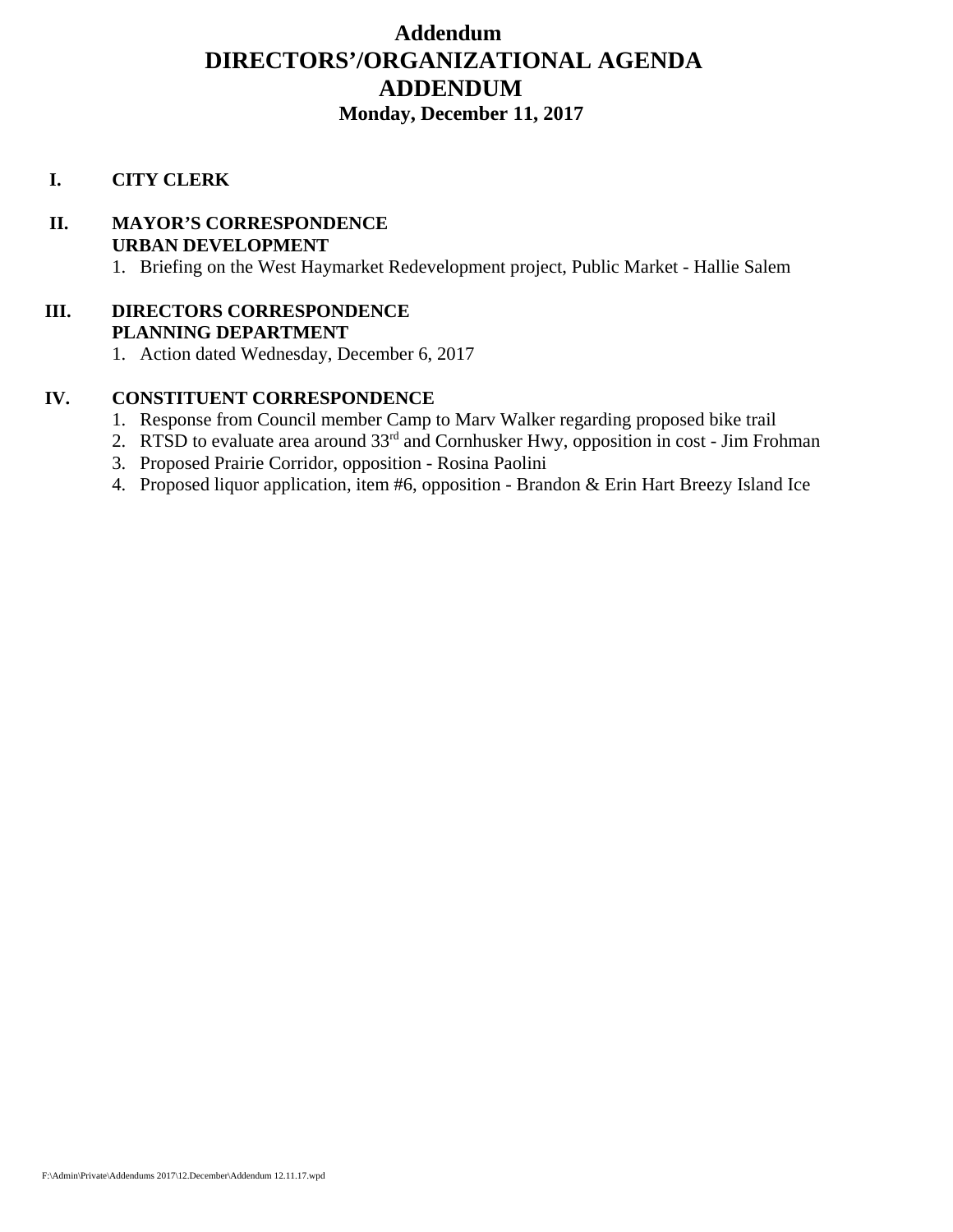# **\*\*ACTION BY PLANNING COMMISSION\*\***

**NOTICE: The Lincoln/Lancaster County Planning Commission will hold a public hearing on Wednesday, December 6, 2017, at 1:00 p.m. in Hearing Room 112 on the first floor of the County-City Building, 555 S. 10<sup>th</sup> St., Lincoln, Nebraska. For more information, call the Planning Department, (402) 441-7491.**

> **\*\*PLEASE NOTE: The Planning Commission action is final action on any item with a notation of "FINAL ACTION". Any aggrieved person may appeal Final Action of the Planning Commission to the City Council or County Board by filing a Notice of Appeal with the City Clerk or County Clerk within 14 days following the action of the Planning Commission.**

**The Planning Commission action on all other items is a recommendation to the City Council or County Board.** 

#### **AGENDA**

# **WEDNESDAY, DECEMBER 6, 2017**

## **[All Commissioners were present; Harris left at 6:25 p.m.]**

Approval of minutes of the regular meeting held November 15, 2016. **\*\*APPROVED as revised: 8-0; (Hove abstained)\*\***

#### **1. CONSENT AGENDA (Public Hearing and Administrative Action):**

# **TEXT AMENDMENTS:**

1.1a Text Amendment No. 17013, to amend Titles 26 and 27 of the Lincoln Page Municipal Code, by amending Section 26.15.030, Section 26.19.031, Section 01 27.64.010, Section 27.65.070, and Section 27.60.020 for CAD (Computer Aided Design/Drafting) Standards for Subdivision Submittal as maintained by the Public Works and Utilities Department, and repealing said sections as hitherto existing. **Staff recommendation: Conditional Approval Staff Planner: Brian Will, 402-441-6362, bwill@lincoln.ne.gov This application was removed from the Consent Agenda and had separate public hearing. Planning Commission recommendation: CONDITIONAL APPROVAL as set forth in the staff report dated November 21, 2017; 9-0. Public hearing before the City Council is tentatively scheduled for January 22, 2018, 3:00 p.m.**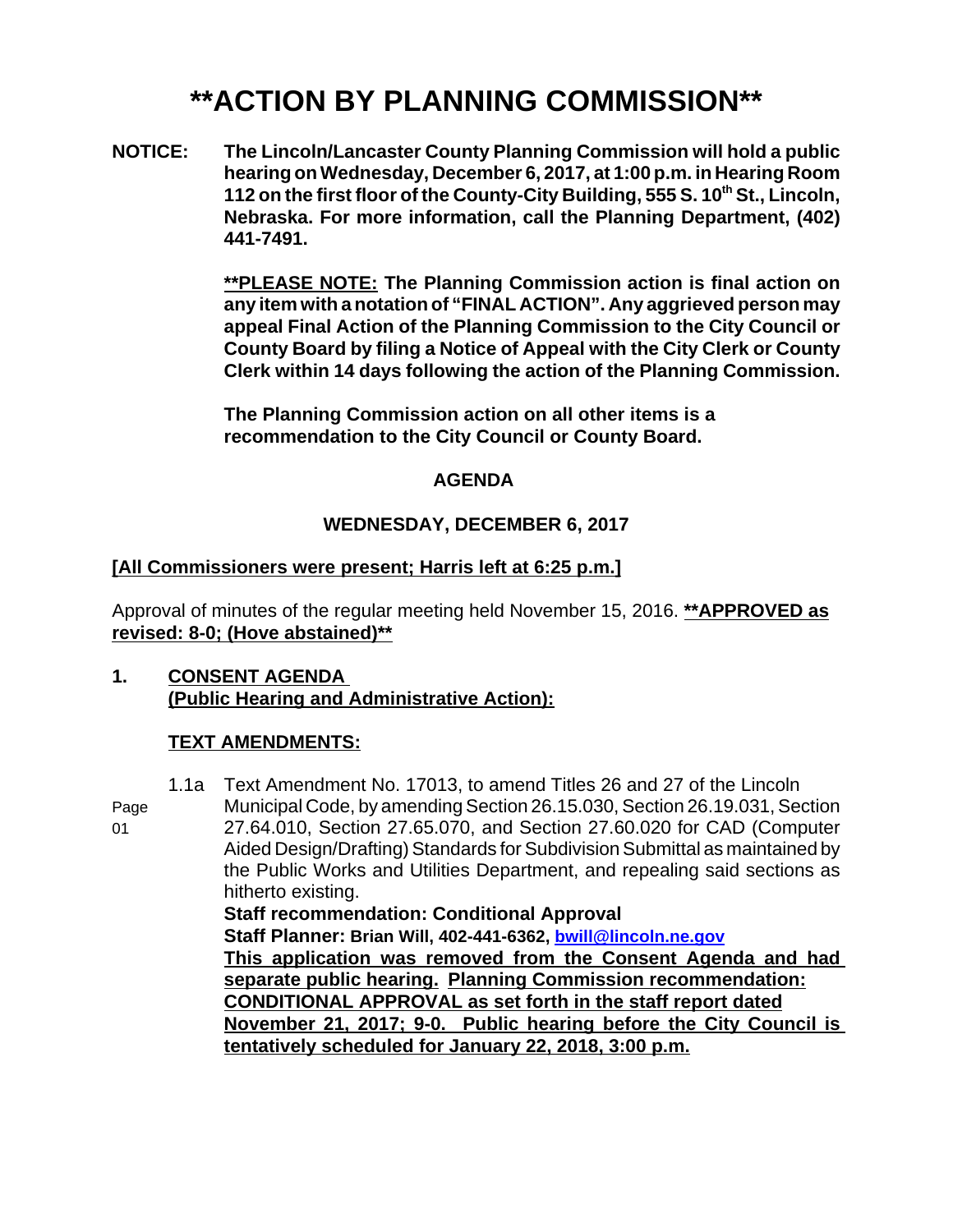- 1.1b County Text Amendment No. 17014, to amend the Lancaster County Zoning Page and Subdivision Regulations, by amending Section 7.02, and Section 8.05 29 of the Lancaster County Subdivision Regulations, and Section 14.013 of the Lancaster County Zoning Regulations for CAD (Computer Aided Design/Drafting) Standards for Subdivision Submittal as maintained by Lancaster County Engineer, and repealing said sections as hitherto existing. **Staff recommendation: Approval Staff Planner: Brian Will, 402-441-6362, bwill@lincoln.ne.gov This application was removed from the Consent Agenda and had separate public hearing. Planning Commission recommendation: APPROVAL; 9-0 (Scheer absent). Public hearing before the County Board is pending at this time.** 
	- 1.2a Text Amendment No. 17017, to amend Chapter 27.59 of the Lincoln
- Page Municipal Code relating to Airport Zoning by amending Section 27.59.070 to 45 change a reference to the Building Official, change the reference to the State Department of Aeronautics to the Division of Aeronautics of the State of Nebraska Department of Transportation based on a merger of the departments effective July 1, 2017, adopting a revised Lincoln Airport Zoning Map, and repealing Section 27.59.070 of the Lincoln Municipal Code as hitherto existing.

#### **Staff recommendation: Approval**

**Staff Planner: Rachel Jones, 402-441-7603, rjones@lincoln.ne.gov Planning Commission recommendation: APPROVAL; 8-0 (Scheer absent). Public hearing before the City Council is scheduled tentatively scheduled for December 18, 2017, 5:30 p.m.**

1.2b County Text Amendment No. 17018, to amend Article 18 of the Lancaster Page County Zoning Resolution relating to Special Height and Use Near Airports 53 to amend the Airport Zoning Map and making other miscellaneous changes. **Staff recommendation: Approval Staff Planner: Rachel Jones, 402-441-7603, rjones@lincoln.ne.gov Planning Commission recommendation: APPROVAL; 8-0 (Scheer absent). Public hearing before the County Board is pending at this time.** 

1.3 Text Amendment No. 17020, to amend Title 27, Chapter 27.69.260 Page regarding signage regulations pertaining to Nonresidential Healthcare 59 Facilities and Post-Secondary Schools to provide for marquee and directional signs for internal way-finding and increase the allowable square footage for freestanding signs and wall signs; and repealing Section 27.69.260 of the Lincoln Municipal Code as hitherto existing

**Staff recommendation: Approval Staff Planner: George Wesselhoft, 402-441-6366, gwesselhoft@lincoln.ne.gov This application was removed from the Consent Agenda and had separate public hearing. Planning Commission recommendation:**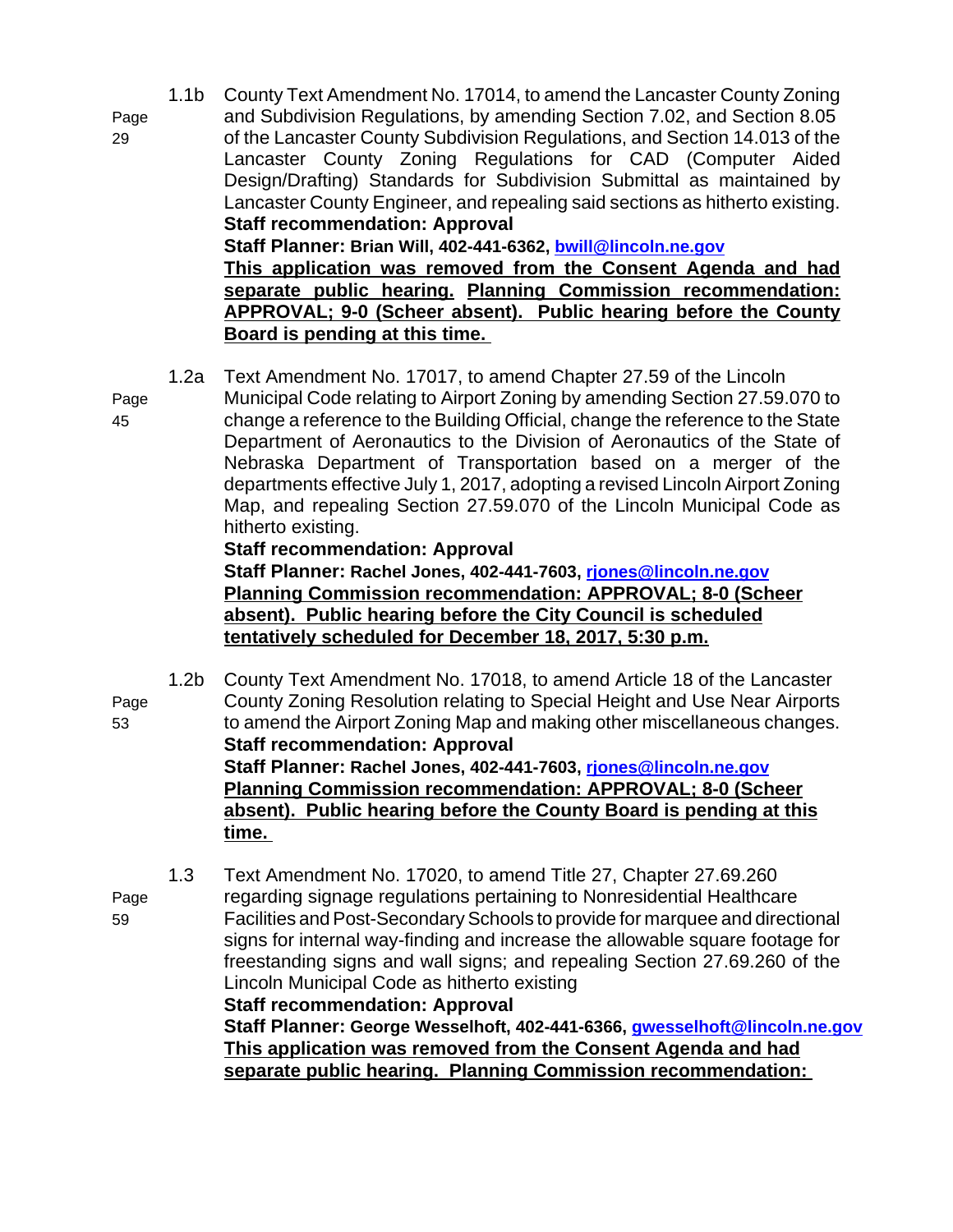## **APPROVAL; 9-0. Public hearing before the City Council is tentatively scheduled for January 8, 2018, 3:00 p.m.**

# **ANNEXATION AND RELATED CHANGE OF ZONE:**

1.4a Annexation No. 17023, to annex approximately 21.16 acres, more or less, on Page property generally located at NW 48th and West Holdrege Streets. 65 **Staff recommendation: Approval Staff Planner: Rachel Jones, 402-441-7603, rjones@lincoln.ne.gov Planning Commission recommendation: APPROVAL; 8-0 (Scheer absent). Public hearing before the City Council is tentatively scheduled for January 8, 2018, 3:00 p.m.** 1.4b Change of Zone No. 07063B, from AG (Agricultural District) to R-3 Page (Residential District) PUD and H-3 (Highway Commercial District) PUD, on 65 property generally located at NW 48th and West Holdrege Streets. **Staff recommendation: Conditional Approval Staff Planner: Rachel Jones, 402-441-7603, rjones@lincoln.ne.gov Planning Commission recommendation: CONDITIONAL APPROVAL as set forth in the staff report dated November 26, 2017; 8-0 (Scheer absent). Public hearing before the City Council is tentatively scheduled for January 8, 2018, 3:00 p.m.**

# **CHANGE OF ZONE AND RELATED PRELIMINARY PLAT:**

| Page<br>85 | 1.5a | Change of Zone No. 17033, from AG (Agriculture District) to I-1 (Industrial<br>District), on property generally located at South 21st Street and Saltillo Road.<br><b>Staff recommendation: Approval</b><br>Staff Planner: Rachel Jones, 402-441-7603, rjones@lincoln.ne.gov<br><b>Planning Commission recommendation: APPROVAL; 8-0</b><br>(Commissioner Scheer declared a conflict of interest). Public hearing<br>before the City Council is tentatively scheduled for January 8, 2018,<br>3:00 p.m.                                                                                                                   |
|------------|------|---------------------------------------------------------------------------------------------------------------------------------------------------------------------------------------------------------------------------------------------------------------------------------------------------------------------------------------------------------------------------------------------------------------------------------------------------------------------------------------------------------------------------------------------------------------------------------------------------------------------------|
| Page<br>92 | 1.5b | Preliminary Plat No. 17005, to expand the boundary of the Saltillo Industrial<br>Park Preliminary Plat to include the adjacent lot to the west and revise the lot<br>sizes, on property generally located at South 21st Street and Saltillo Road.<br><b>**FINAL ACTION**</b><br><b>Staff recommendation: Conditional Approval</b><br>Staff Planner: Rachel Jones, 402-441-7603, riones@lincoln.ne.gov<br>Planning Commission 'Final Action': CONDITIONAL APPROVAL, as<br>set forth in the staff report dated November 26, 2017; 8-0<br>(Commissioner Scheer declared a conflict of interest). Resolution No.<br>PC-01578. |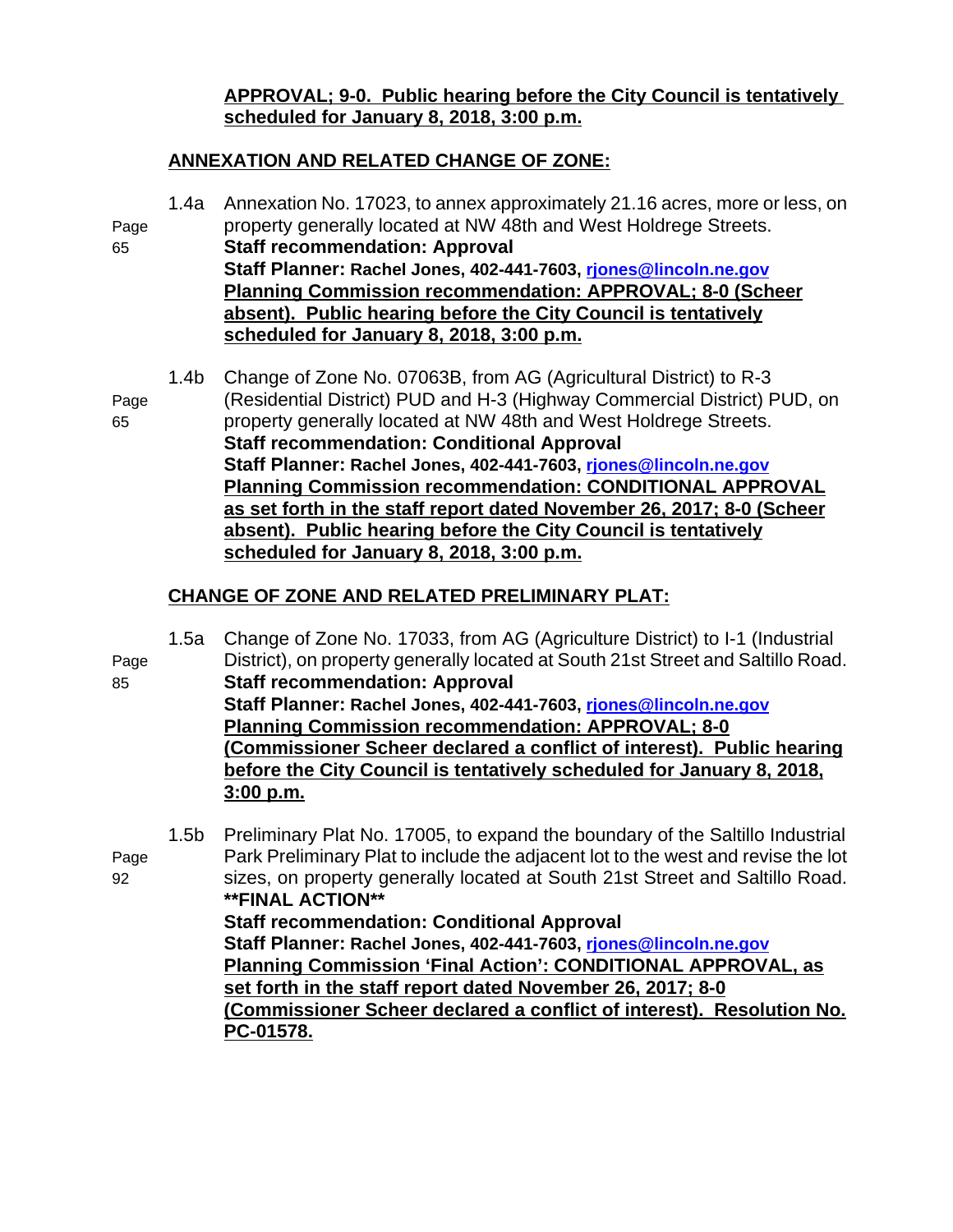#### **PERMITS:**

1.6 Special Permit No. 1219N, for authority to amend Special Permit No. 1219M Page to allow Bryan Medical Center East Campus to construct wall signage larger 103 than 50 square feet and amend their campus signage plan, on property generally located at 48th and A Streets. **Staff recommendation: Conditional Approval Staff Planner: George Wesselhoft, 402-441-6366, gwesselhoft@lincoln.ne.gov This application was removed from the Consent Agenda for a separate public hearing. Planning Commission recommendation: CONDITIONAL APPROVAL as set forth in the staff report dated November 22, 2017; 9-0. Public hearing before the City Council is tentatively scheduled for January 8, 2018, 3:00 p.m.** 1.7 Special Permit No. 17041, for expansion of a non-standard dwelling, on

Page property generally located at 2790 Arlington Avenue. **\*\*FINAL ACTION\*\*** 119 **Staff recommendation: Conditional Approval Staff Planner: Tom Cajka, 402-441-5662, tcajka@lincoln.ne.gov Planning Commission 'Final Action': CONDITIONAL APPROVAL, as set forth in the staff report dated November 20, 2017; 8-0 (Scheer absent). Resolution No. PC-01579.**

1.8 County Special Permit No. 17043, to allow soil mining and excavation, on Page property generally located at SW 112th Street and West Van Dorn Street. 129 **\*\*FINAL ACTION\*\* Staff recommendation: Conditional Approval Staff Planner: Tom Cajka, 402-441-5662, tcajka@lincoln.ne.gov This application was removed from the Consent Agenda and had separate public hearing. Planning Commission 'Final Action': CONDITIONAL APPROVAL, as set forth in the staff report dated November 20, 2017; 9-0. Resolution No. PC-01580.**

1.9 Pre-Existing Use Permit No. 3AH, to amend the boundary of the Gateway Page Mall Use Permit by adding the property at 6400 Q Street for authority to 143 construct a total of 300 dwelling units and 70,000 square feet of commercial space or some combination of both, including waivers to the maximum building height from 40 feet to 55 feet and to reduce residential parking requirements from 2 to 1.4 stalls per unit, on property generally located at 6400 Q Street**.**

#### **Staff recommendation: Conditional Approval**

**Staff Planner: George Wesselhoft, 402-441-6366, gwesselhoft@lincoln.ne.gov Planning Commission recommendation: CONDITIONAL APPROVAL, as set forth in the revised staff report dated November 22, 2017, as agreed upon by the applicant; 8-0 (Scheer absent). Public hearing before the City Council is tentatively scheduled for January 8, 2018, 3:00 p.m.**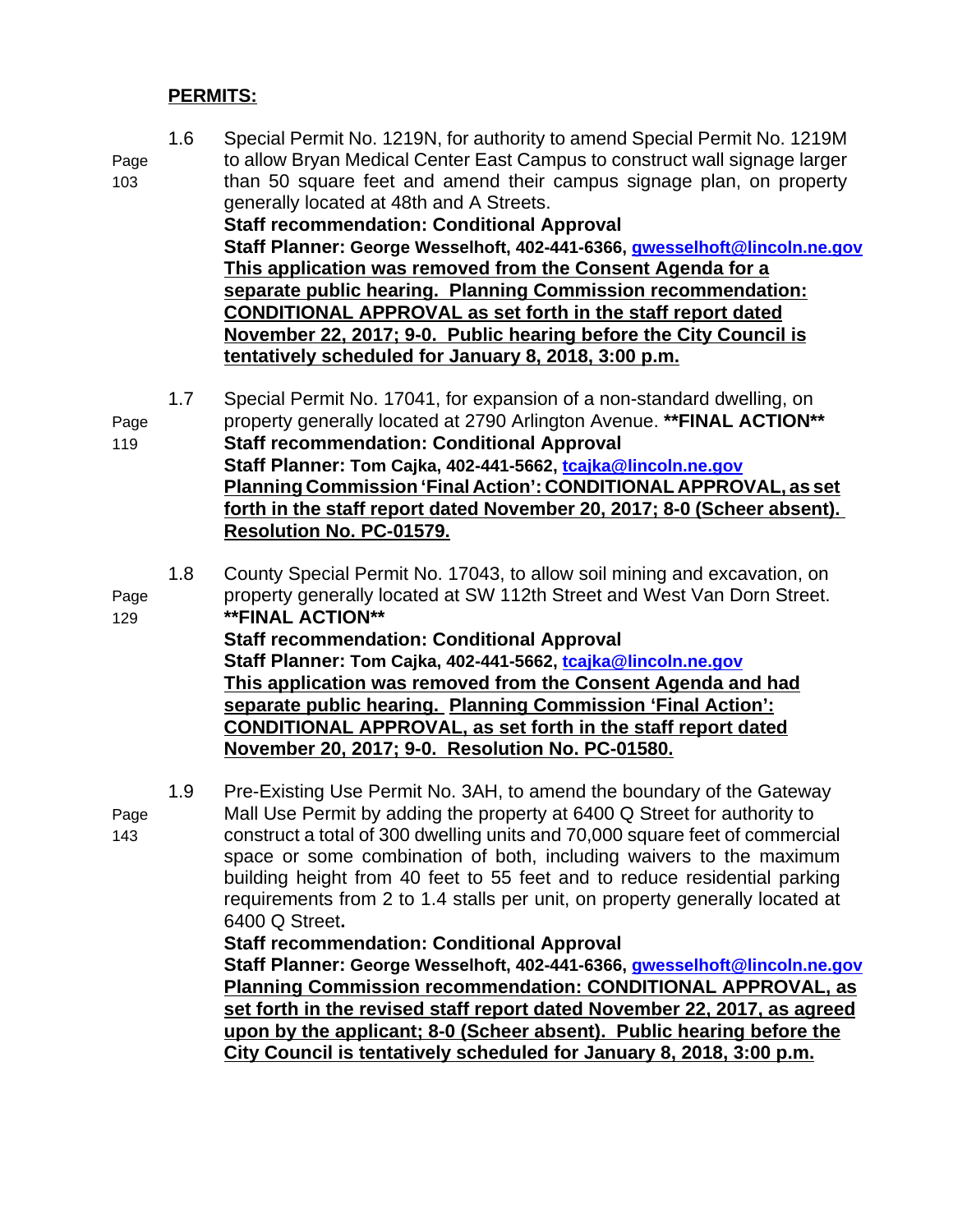- 1.10 Use Permit No. 140F, to adjust the required parking, on property generally Page located at 8900 Andermatt Drive.
- 157 **Staff recommendation: Conditional Approval Staff Planner: Brian Will, 402-441-6362, bwill@lincoln.ne.gov Planning Commission recommendation: CONDITIONAL APPROVAL as set forth in the staff report dated November 21, 2017; 8-0 (Scheer absent). Public hearing before the City Council is tentatively scheduled for January 8, 2018, 3:00 p.m.**
- **2. REQUESTS FOR DEFERRAL: None**.
- **3. ITEMS REMOVED FROM CONSENT AGENDA (See Items 1.1, 1.2, 1.3, 1.6, and 1.8)**
- **4. CONTINUED PUBLIC HEARING AND ADMINISTRATIVE ACTION:**

#### **COMPREHENSIVE PLAN AMENDMENT AND RELATED ITEMS:**

4.1a Comprehensive Plan Amendment No. 17007, to amend the 2040 Lincoln

Page Lancaster County Comprehensive Plan to designate the NW corner of South

167 98th Street and Van Dorn Street as a (N) Neighborhood Center on Map 5.1: Existing and Proposed Commercial Centers, and as "Commercial" on the Lincoln Area Future Land Use Map, on property generally located at the NW corner of South 98th and Van Dorn Streets. **Staff recommendation: Approval**

**Staff Planner: Andrew Thierolf, 402-441-6371, athierolf@lincoln.ne.gov Planning Commission recommendation: APPROVAL, as set forth in the revised staff report dated November 3, 2017, as agreed upon by the applicant; 9-0. Public hearing before the City Council is tentatively scheduled for January 22, 2018, 3:00 p.m.**

- 4.1b Annexation No. 17019, to annex approximately 73.53 acres, more or less, Page on property generally located at 91st and Van Dorn Streets.
- 181 **Staff recommendation: Conditional Approval Staff Planner: George Wesselhoft, 402-441-6366, gwesselhoft@lincoln.ne.gov Planning Commission recommendation: CONDITIONAL APPROVAL as set forth in the revised staff report dated November 2, 2017, as agreed upon by the applicant; 9-0. Public hearing before the City Council is tentatively scheduled for January 22, 2018, 3:00 p.m.**

4.1c Change of Zone No. 17030, from AG (Agricultural District) to R-3 Page (Residential District) Planned Unit Development (PUD), for a residential 181 area with single-family, multiple-family and residential transition uses, with various waivers, consisting of 78.66 acres, more or less, on property generally located at 91st and Van Dorn Streets. **Staff recommendation: Conditional Approval Staff Planner: George Wesselhoft, 402-441-6366, gwesselhoft@lincoln.ne.gov**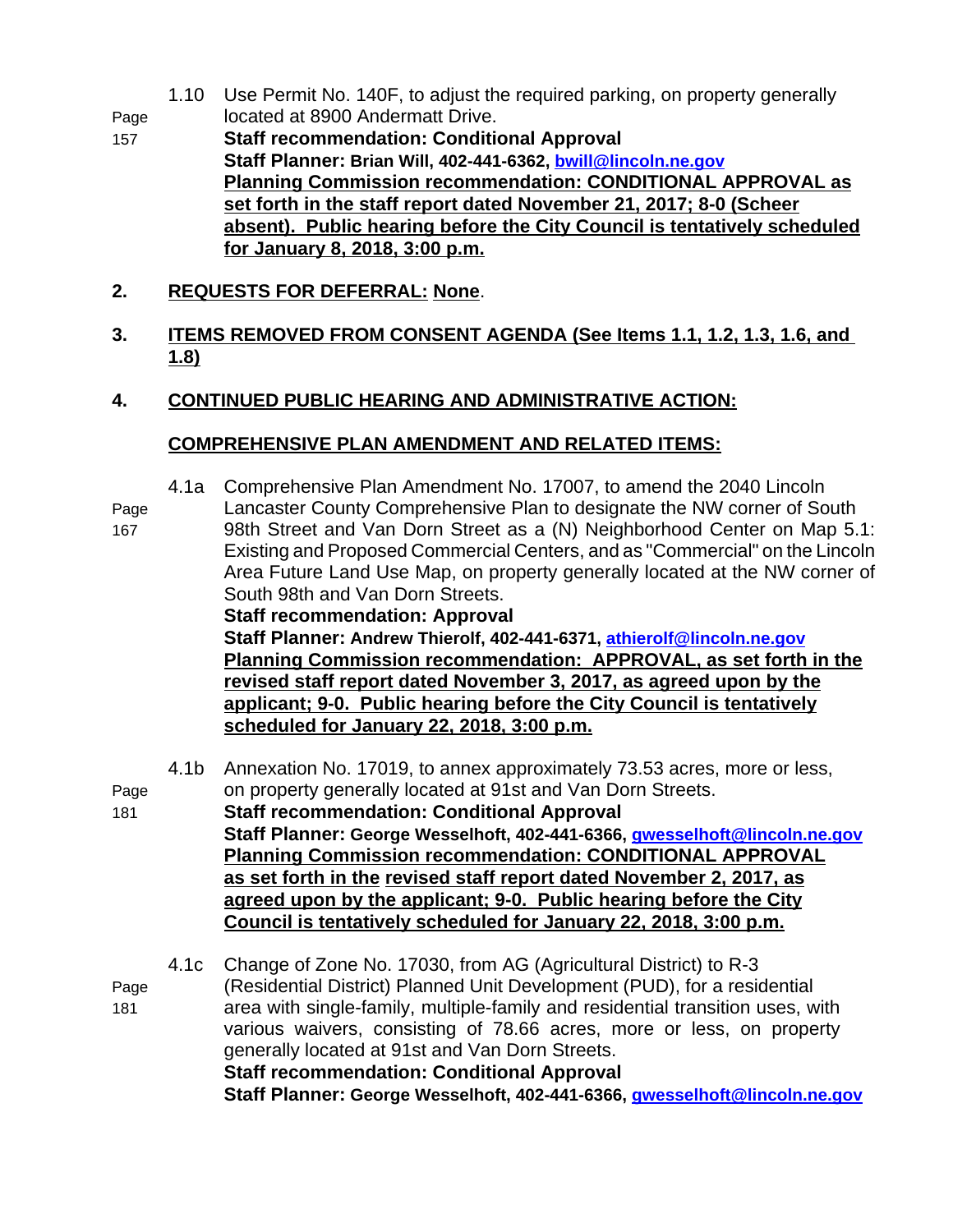**Planning Commission recommendation: CONDITIONAL APPROVAL as set forth in the staff report dated November 2, 2017; 9-0. Public hearing before the City Council is tentatively scheduled for January 22, 2018, 3:00 p.m.**

# **TEXT AMENDMENT:**

- 4.2 Text Amendment No. 17001, an ordinance amending Chapter 27.63 of
- Page the Lincoln Municipal Code relating to Special Permits by amending

215 Section 27.63.685 to delete the access door location requirement, and add exterior door opening requirements for a special permit for alcoholic beverages to be sold for consumption off the premises in zoning districts B-1, B-3, H-1, H-2, H-3, H-4, I-1, and I-3, and repealing Section 27.63.685 as hitherto existing.

## **Staff recommendation: Denial**

**Staff Planner: Brian Will, 402-441-6362, bwill@lincoln.ne.gov Planning Commission recommendation: APPROVAL as amended as offered by the applicant via December 5, 2017, memorandum; 5-4 (Finnegan, Hove, Corr and Scheer dissenting). Public hearing before the City Council is tentatively scheduled for January 29, 2018, 5:30 p.m.**

# **5. PUBLIC HEARING AND ADMINISTRATIVE ACTION:**

# **TEXT AMENDMENT:**

- 5.1 Text Amendment No. 17019, amending Title 27, Chapter 27.02.240
- Page definitions to combine warehouses, wholesale and distribution centers into 231 one use definition, and amending the requirements related to warehouses, wholesale and distribution uses as found in Chapters 27.06.180, 27.62.150, and 27.63.470 of the Lincoln Municipal Code and repealing said sections as hitherto existing.

**Staff recommendation: Approval**

**Staff Planner: George Wesselhoft, 402-441-6366, gwesselhoft@lincoln.ne.gov Planning Commission recommendation: APPROVAL; 8-0 (Harris absent). Public hearing before the City Council is tentatively scheduled for January 8, 2018, 3:00 p.m.**

# **ANNEXATION AND RELATED CHANGE OF ZONE:**

5.2a Annexation No. 17022, to annex approximately 11 acres, more or less, on Page property generally located at South 84th Street and Augusta Drive. 251 **Staff recommendation: Approval Staff Planner: Brian Will, 402-441-6362, bwill@lincoln.ne.gov Planning Commission recommendation: APPROVAL; 7-0**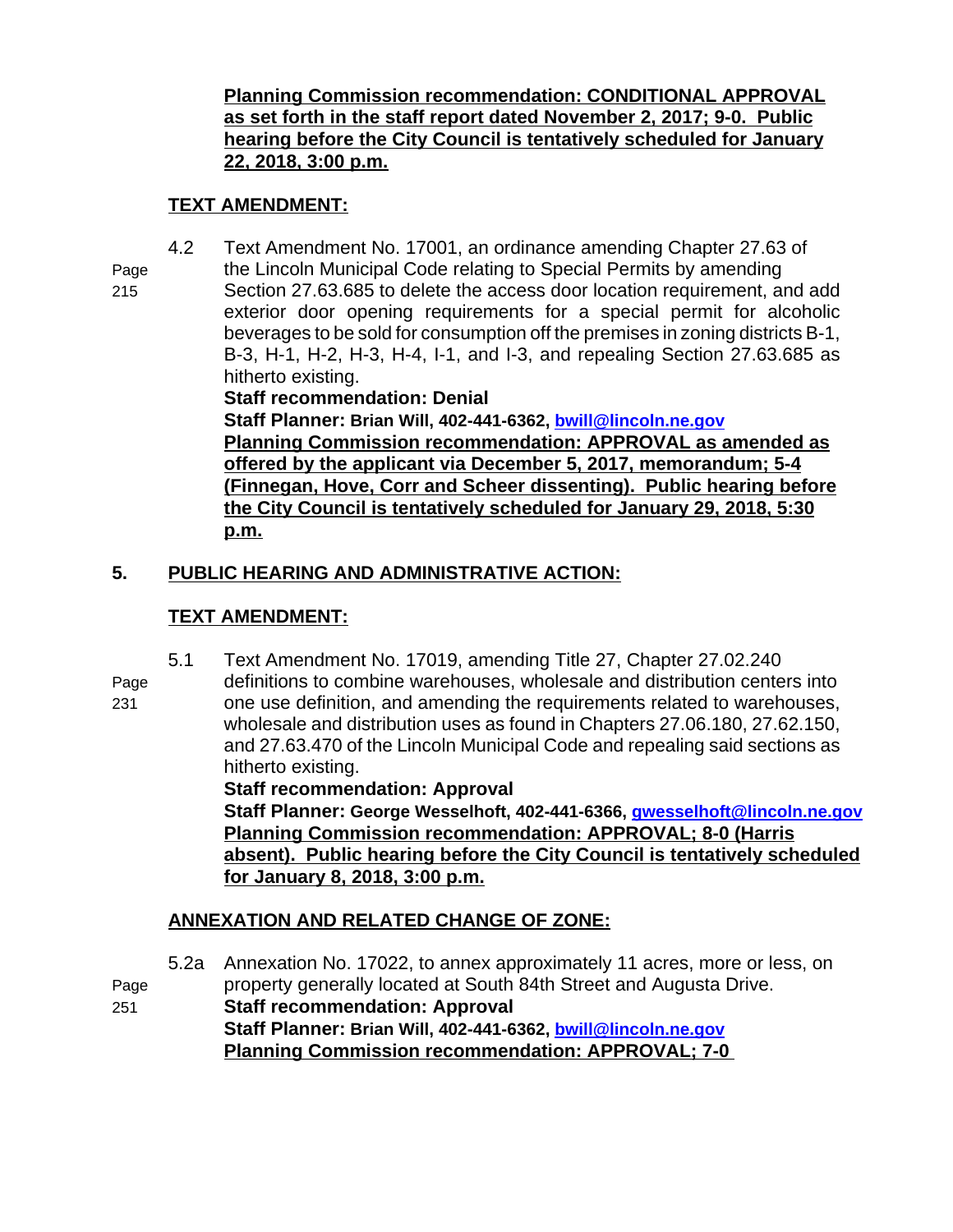### **(Commissioner Scheer declared a conflict of interest; Harris absent). Public hearing before the City Council is tentatively scheduled for January 8, 2018, 3:00 p.m.**

5.2b Change of Zone No. 17034, from AG (Agricultural District) to R-3 Page (Residential District), on property generally located at South 84th Street and 251 Augusta Drive. **Staff recommendation: Approval Staff Planner: Brian Will, 402-441-6362, bwill@lincoln.ne.gov Planning Commission recommendation: APPROVAL; 7-0 (Commissioner Scheer declared a conflict of interest; Harris absent). Public hearing before the City Council is tentatively scheduled for January 8, 2018, 3:00 p.m.** 5.2c Special Permit No. 1423K, to revise the existing HiMark Community Unit Page Plan to add 29 single-family lots, on property generally located at South 84<sup>th</sup> 261 Street and Augusta Drive. **\*\*FINAL ACTION\*\* Staff recommendation: Conditional Approval**

**Staff Planner: Brian Will, 402-441-6362, bwill@lincoln.ne.gov Planning Commission 'Final Action': CONDITIONAL APPROVAL, as set forth in the staff report dated November 22, 2017; 7-0 (Commissioner Scheer declared a conflict of interest; Harris absent). Resolution No. PC-01581.**

#### **CHANGE OF ZONE:**

- 
- 

5.3 Change of Zone No. 17028, from I-1 (Industrial District) to B-3 (Commercial Page District), from I-1 (Industrial District) to H-3 (Highway Commercial District), 275 from I-1 (Industrial District) to P (Public Use District), from I-1 (Industrial District) to R-4 (Residential District), from I-1 (Industrial District) to R-6 (Residential District), from P (Public Use District) to H-3 (Highway Commercial District), from R-2 (Residential District) to R-4 (Residential District), from R-4 (Residential District) to H-3 (Highway Commercial District), and from R-4 (Residential District) to R-6 (Residential District), on parcels of property located in the following subdivisions: Clark & MacFarland Subdivision, A.K. Griffiths Addition, Vine Street Addition, Tresters Addition, Whitmer Addition, Skolds Tract, Hartz & Braces Subdivision, Subdivision of Block One Peck's Grove, City Impact Addition, Hylander Subdivision, and Wood Bros. University Addition along with adjoining former Missouri Pacific Railroad Right-of Way. These properties are generally located in the vicinity of the former Missouri Pacific Railroad corridor between North 22nd and North 35th Streets and include approximately 30.71 acres.

**Staff recommendation: Conditional Approval**

**Staff Planner: George Wesselhoft, 402-441-6366, gwesselhoft@lincoln.ne.gov Planning Commission recommendation: CONDITIONAL APPROVAL,**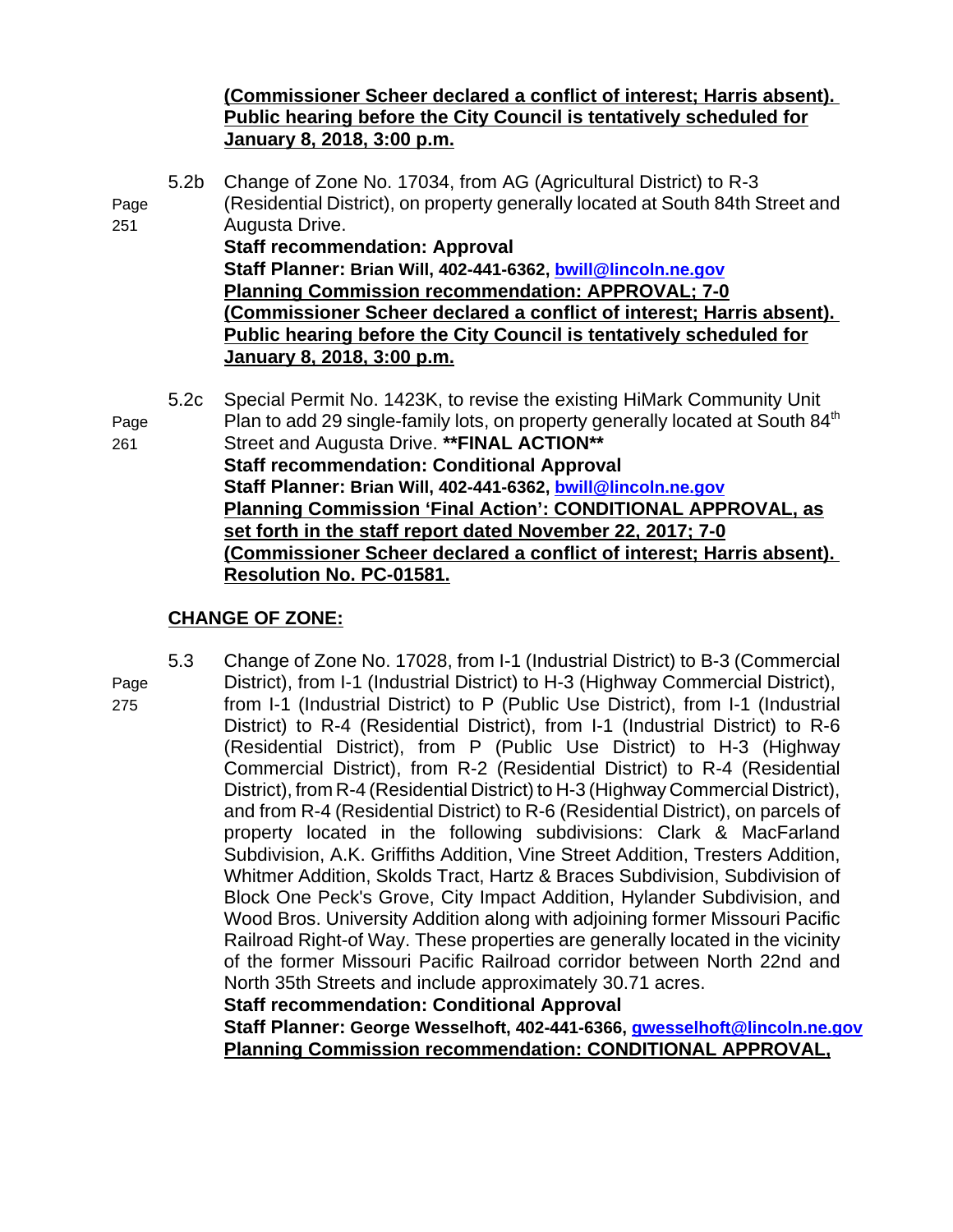**as set forth in the staff report dated November 22, 2017; 8-0 (Harris absent). Public hearing before the City Council is pending at this time.** 

# **STREET AND ALLEY VACATION:**

5.4 Street and Alley Vacation No. 17011, to vacate right-of-way, on property Page generally located at 1200 and 1221 Beechcraft Road.

295 **Staff recommendation: Conformance with the Comprehensive Plan Staff Planner: George Wesselhoft, 402-441-6366, gwesselhoft@lincoln.ne.gov Planning Commission recommendation: CONFORMS TO THE COMPREHENSIVE PLAN; 8-0 (Harris absent). Public hearing before the City Council will be scheduled when the provisions of Chapter 14.20 of the Lincoln Municipal Code have been satisfied.**

#### **AT THIS TIME, ANYONE WISHING TO SPEAK ON AN ITEM NOT ON THE AGENDA, MAY DO SO**

**\* \* \* \* \* \* \* \* \* \***

**Adjournment: 7:54 p.m.**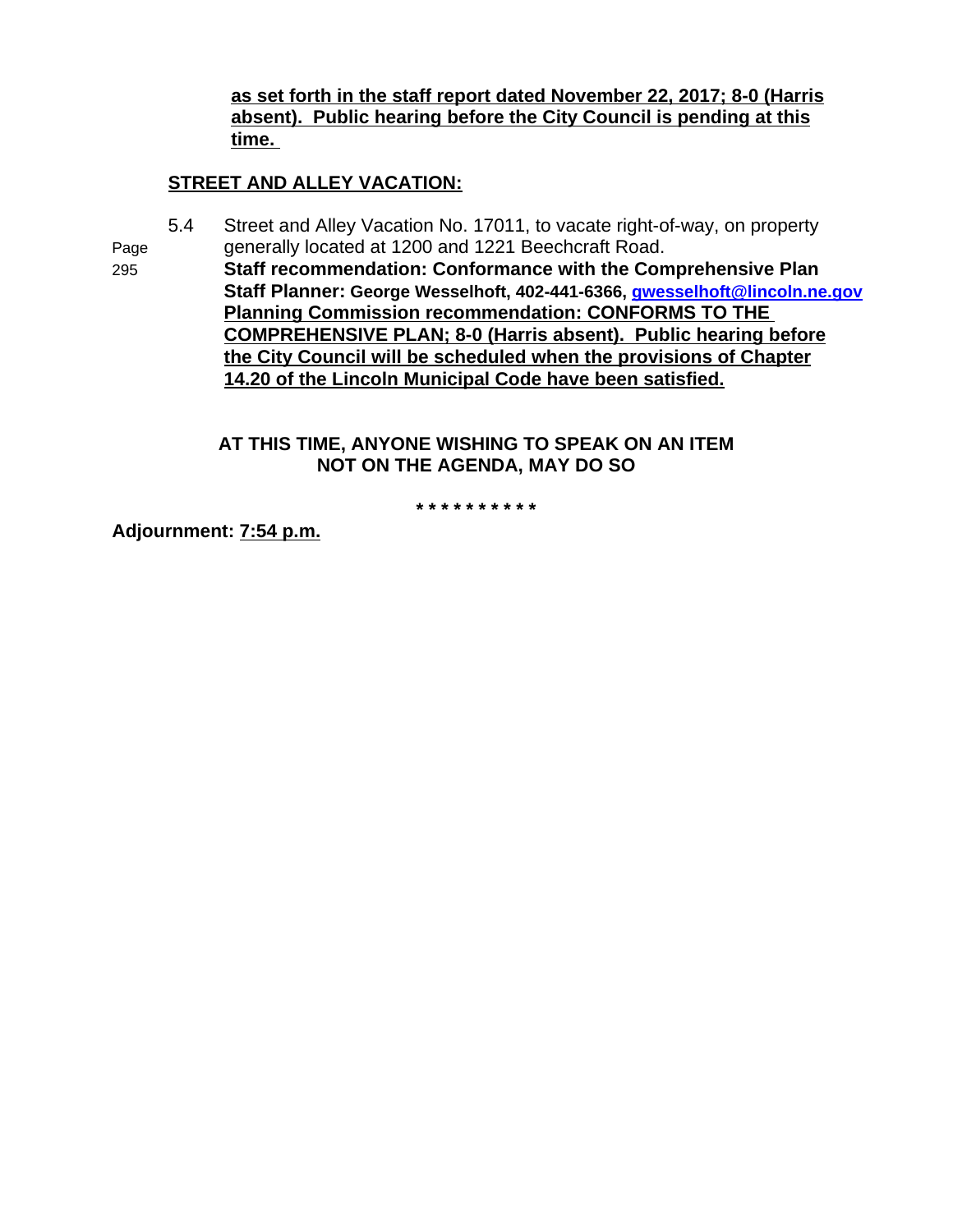**From:** Jon Camp <joncamp@lincolnhaymarket.com> **Sent:** Friday, December 08, 2017 9:55 AM **To:** huskerfanmbw@hotmail.com **Cc:** Angela M. Birkett **Subject:** RE: proposed bike trail

#### Marv

I am monitoring this matter very closely. The Prairie Corridor concept has its merits, but the City MUST prioritize its own needs first. This includes infrastructure repairs, maintenance and replacement, especially of our roads and streets.

Best regards,

Jon

# **JON A. CAMP**

**Haymarket Square/CH, Ltd. 200 Haymarket Square 808 P Street P.O. Box 82307 Lincoln, NE 68501-2307** 

| Office: | 402.474.1838/402.474.1812 |
|---------|---------------------------|
| Fax:    | 402.474.1838              |
| Cell:   | 402.560.1001              |

**Email:** joncamp@lincolnhaymarket.com Website: www.lincolnhaymarket.com

Check our reception and event venues at:

 *http://www.facebook.com/pages/Apothecary-Lofts-Ridnour-Rooms/173175799380032*

**From:** Angela M. Birkett [mailto:ABirkett@lincoln.ne.gov] **Sent:** Friday, December 8, 2017 9:00 AM **To:** Jon Camp **Subject:** FW: proposed bike trail

FYI

Angie Birkett Office Coordinator Lincoln City Council 555 South 10<sup>th</sup> St., Ste 111 Lincoln, NE 68508 Phone 402-441-6867 Fax 402-441-6533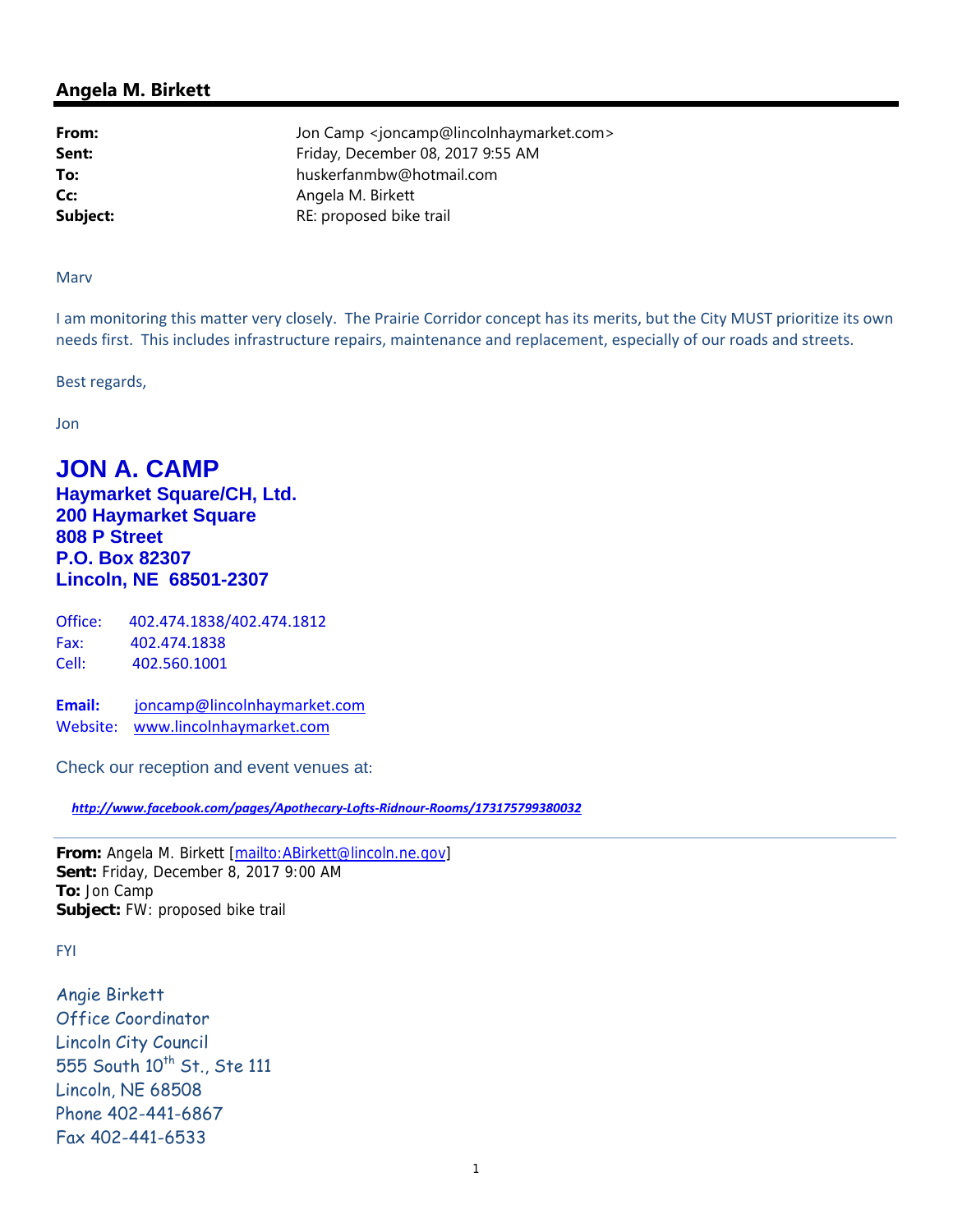| From:    | Jim Frohman <jimfrohman@outlook.com></jimfrohman@outlook.com>                          |
|----------|----------------------------------------------------------------------------------------|
| Sent:    | Saturday, December 09, 2017 10:38 AM                                                   |
| To:      | Roy A. Christensen; Jon Camp; Carl B. Eskridge; Leirion Gaylor Baird; Cyndi Lamm; Jane |
|          | Raybould; Bennie R. Shobe                                                              |
| Cc:      | Mayor; Bill P. Avery; Jennifer J. Brinkman; Deb E. Schorr; Commish;                    |
|          | twiltgen@lancaster.ne.go                                                               |
| Subject: | Ridiculous Amount of Money                                                             |

The joint project with the RTSD to evaluate the area around 33rd and Cornhusker is a good project.

The cost of this project \$1,000,000 or over \$66,000 per month for the 15 months is beyond comprehension.

Please reevaluate the cost and if needed the project to bring this project within a cost level that can be justified and is some what reasonable.

Thank you.

Jim Frohman 7335 Pioneers Blvd Apt. 212 Lincoln, NE 68506 402.617.2484 jimfrohman@outlook.com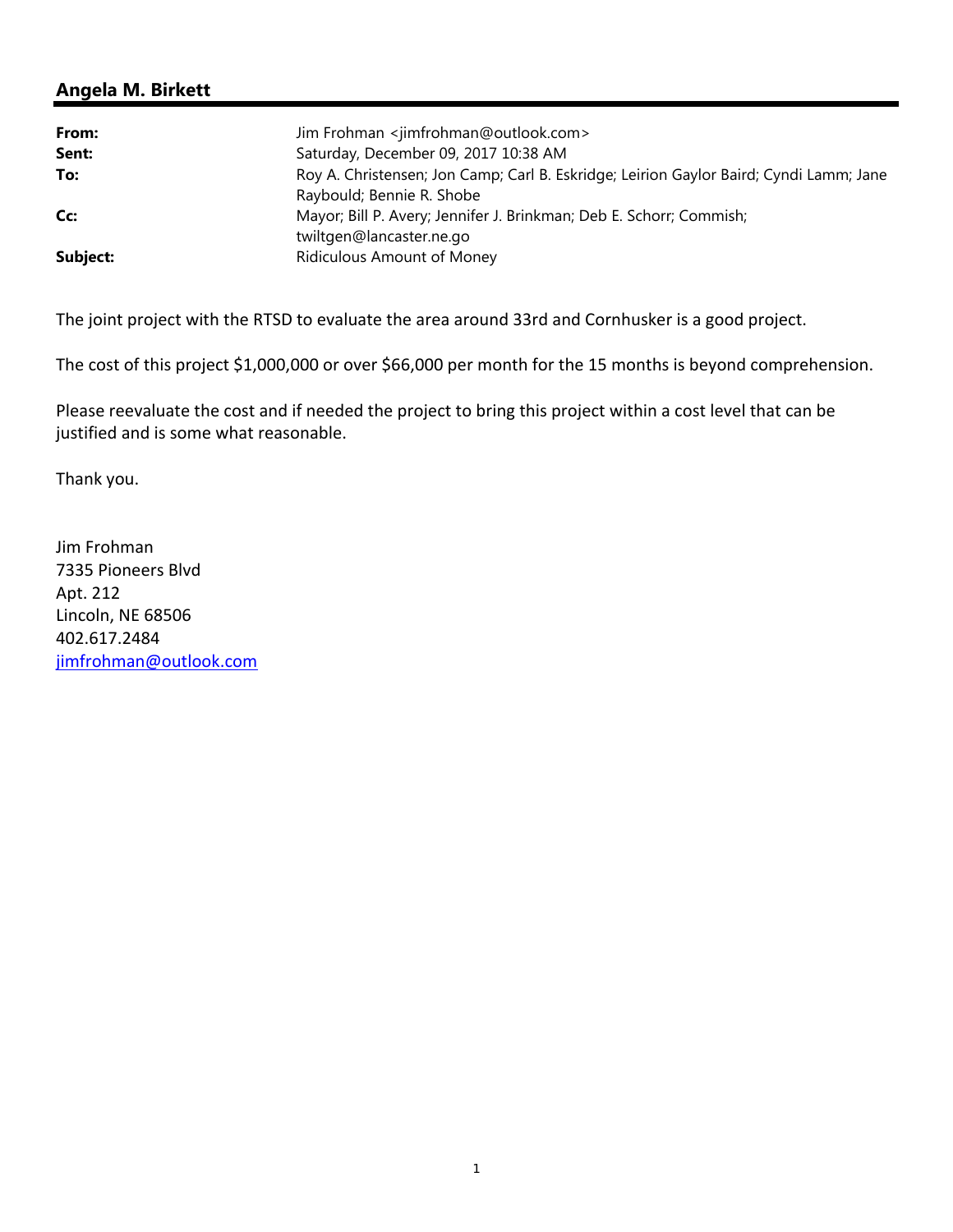| From:    | WebForm <none@lincoln.ne.gov></none@lincoln.ne.gov> |
|----------|-----------------------------------------------------|
| Sent:    | Monday, December 11, 2017 6:49 AM                   |
| To:      | Council Packet                                      |
| Subject: | InterLinc - Feedback                                |

#### **Council Office - Feedback**

Date : 12/11/2017 6:48:34 AM

|         | <b>Full Name</b> Rosina Paolini |
|---------|---------------------------------|
|         | Address 1850 Dakota Street      |
|         | City Lincoln, NE                |
|         | Phone 402-423-1260              |
| Email - |                                 |

**Comments** Good Morning Gentle People,

The Prairie Corridor approval will be introduced this evening, Monday, Dec 11th, I believe.

I support the Prairie Corridor, and its connection to the Spring Creek Prairie. I know it is Mayor's Beutler's and many other's dream. I question if the time is right.

I found it interesting that Parks and Recreation can allocate \$400K of their budget to the corridor, but don't have the funds for a bridge, to maintain trees and parks or to replace the octagonal bldg that was burned down in Wilderness Park a month ago.

The Parks and Recreation department has been cut to the bone over the past decade or so. Seems to me the restoration of the department, bringing back the 60 employees lost needs to be a priority before allocating money to something new.

Am I crazy or does the city need to take of what they already have before building a new?

I will be reading and listening to understand your perspective.

All the best- \*rosina

IP: 97.98.226.236 Form: https://lincoln.ne.gov/city/council/feedback.htm User Agent: Mozilla/5.0 (Macintosh; Intel Mac OS X 10.10; rv:52.0) Gecko/20100101 Firefox/52.0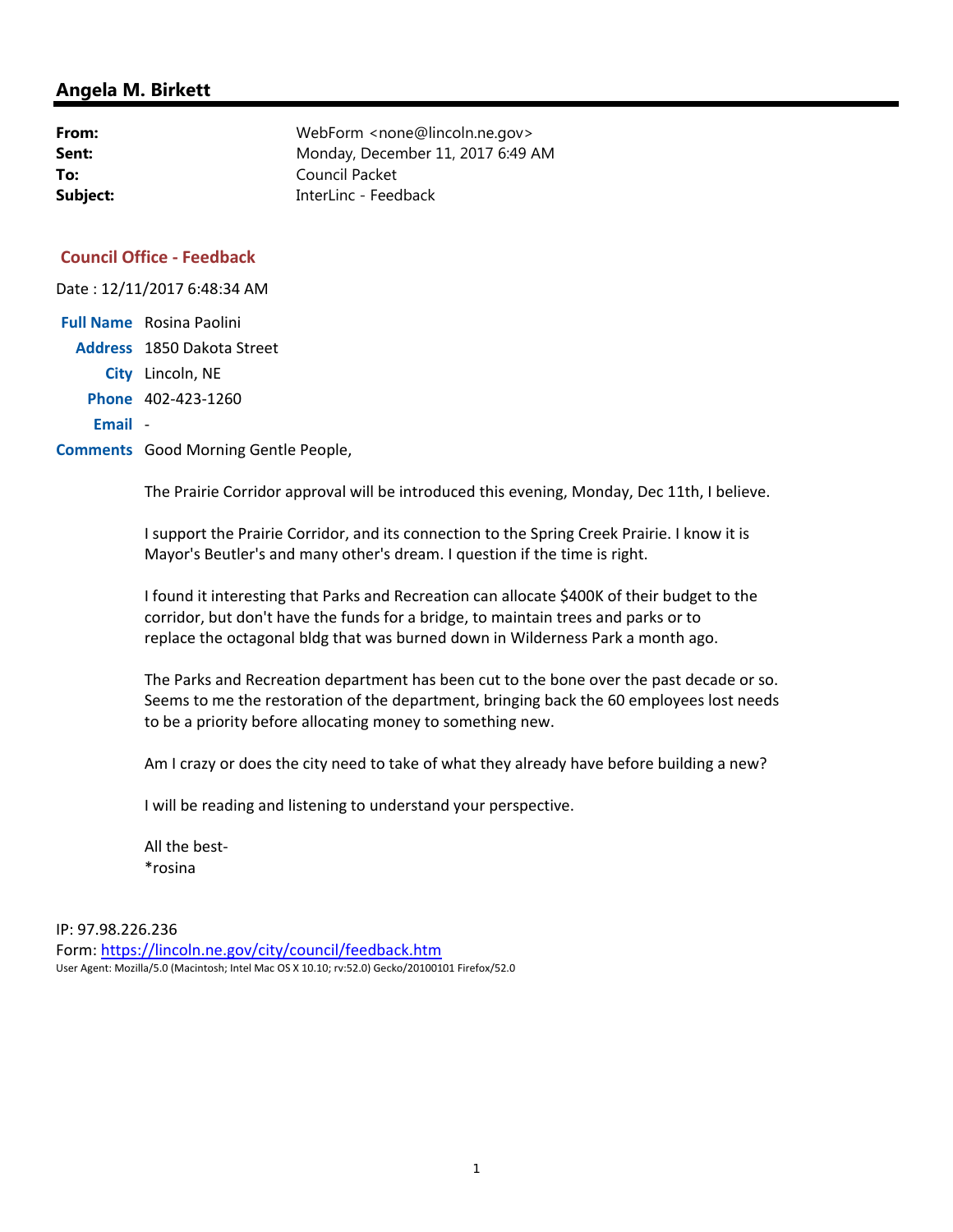| From:    | Brandon Hart <paperjamin@gmail.com></paperjamin@gmail.com>                       |
|----------|----------------------------------------------------------------------------------|
| Sent:    | Monday, December 11, 2017 9:26 AM                                                |
| To:      | Jon Camp; Roy A. Christensen; Carl B. Eskridge; Cyndi Lamm; Leirion Gaylor Baird |
| Subject: | PLEASE READ before Todays City Council Meeting                                   |

#### Council Members,

My name is Brandon Hart. My wife and I own Breezy Island Ice located inside the Public Market in the west Haymarket Railyard development. We have owned and operated this business for the past 4 years and it has been an awesome and rewarding experience. We have built a strong and loyal customer base that has turned into something all its own. We get out-of-state customers all the time that end up at the shop and say they were told by the locals that they have to "try one of our slushies."

As you may or may not know, Spectra by Comcast, a management company has been hired by WRK or TDP Phase One LLC to manage the Railyard Entertainment District. I was excited by this news as it seemed as though bringing in a management company with fresh ideas about how to drive traffic would be great. But then a few months ago I was informed that as part of this arrangement Spectra was to be given the Public Market to lease as their own. I was informed that I would then need to sublease my space from them until the end of the year until which they were able to remove my liquor license and apply for their own. On December 2nd I was notified that they will not be renewing my lease effective December 31st.

Here are my main concerns with this whole thing. The Public Market, as I understand it, was a space dedicated to helping small or new businesses gain a platform to showcase their products. Breezy Island has been a part of the Public Market since its very beginning and we are proud of what it has accomplished in only 4 short years. Every tenant that has been in the Public Market has used the area to grow and expand their business. The Normandy, which occupied the southeast corner, went on to open a full size restaurant off of 17th street. The Doughnut Hole sold in 2016 to a motivated buyer, who expanded the business so much that they ended up outgrowing the kitchen and had to relocate to 48th & Old Cheney. KD Designs, the jewelry shop, moved out of the Public Market last year and opened her own full size store off of 8th Street. My point is, the Public Market is a successful project and worth protecting. Leasing the entire space to an out-of-state management company so that they can operate their own businesses that directly compete with neighboring tenants I feel does a disservice to the city of Lincoln.

The liquor licenses application that you will vote on today is only a small part of this. I think the larger issue of what the Public Market is and what it was designed to be needs to be discussed. There has been too many success stories in the last 4 years to say that the Public Market doesn't work and needs to be given away. I understand that by speaking out against this transfer I will more than likely have to relocate Breezy as my lease will not be renewed. I feel that the Public Market has provided so much for business and my family that it is worth fighting for.

So in closing, I urge you to consider how important it is to protect spaces like the Public Market. I have personally witnessed all of the tenants of the Public Market grow their businesses, and more importantly, grow their confidence in themselves and what they are capable of. We shouldn't take projects like this for granted and we shouldn't give up on them so easily.

Thank you so much for your time and your public service.